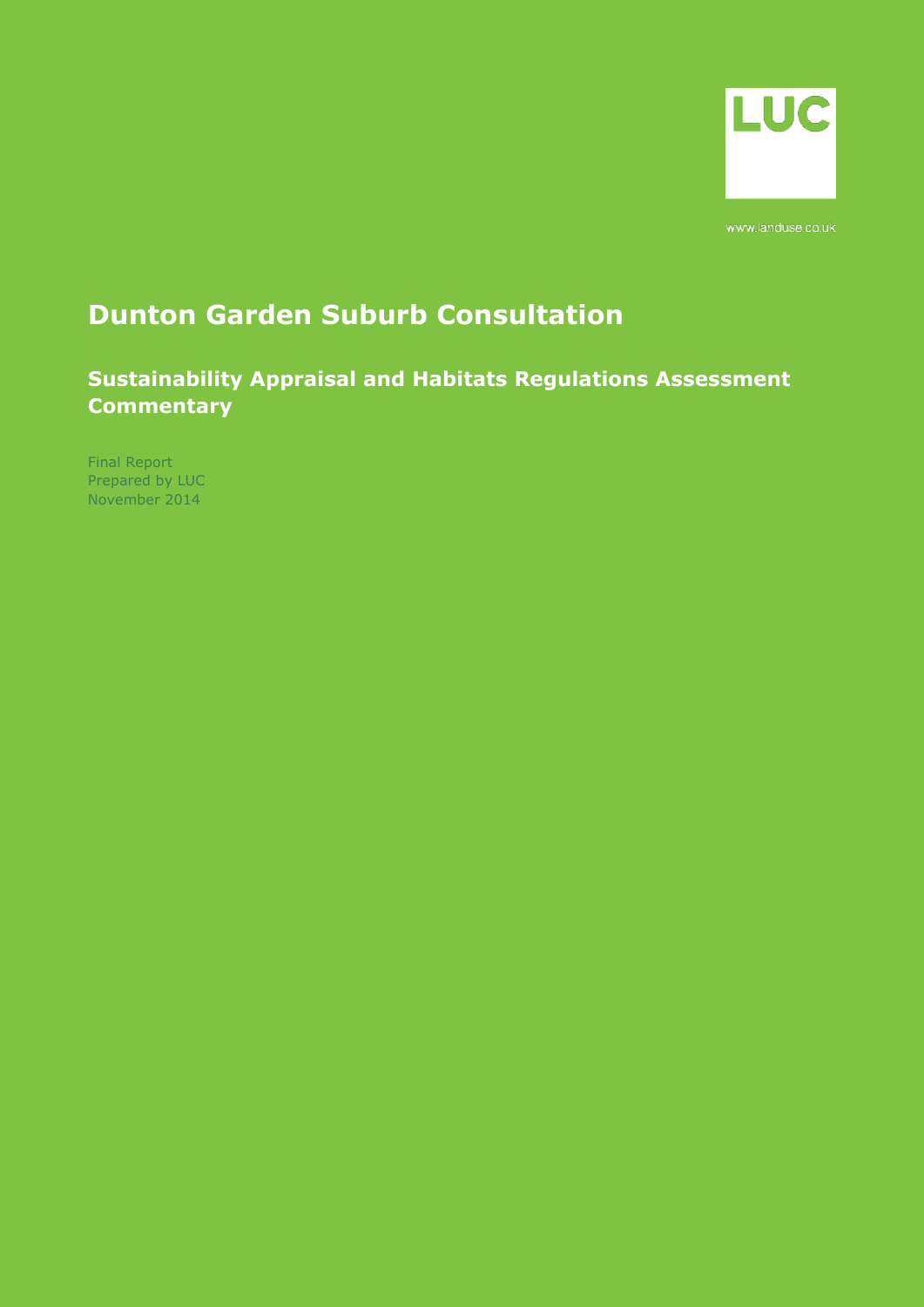## **Project Title**: SA and HRA Commentary for Dunton Garden Suburb Consultation

**Client**: Basildon Borough Council

| <b>Version</b> | <b>Date</b> | <b>Version Details</b> | <b>Prepared by</b> | <b>Checked by</b> | <b>Approved by</b><br><b>Principal</b> |
|----------------|-------------|------------------------|--------------------|-------------------|----------------------------------------|
| $1_{0}$        | 31/10/2014  | Draft issued to client | Jon Pearson        | Jeremy Owen       | Jeremy Owen                            |
| 20             | 07/11/2014  | Second draft to client | Jon Pearson        | Jeremy Owen       | Jeremy Owen                            |
| $3-0$          | 17/11/2014  | Final report           | Jon Pearson        | Jeremy Owen       | Jeremy Owen                            |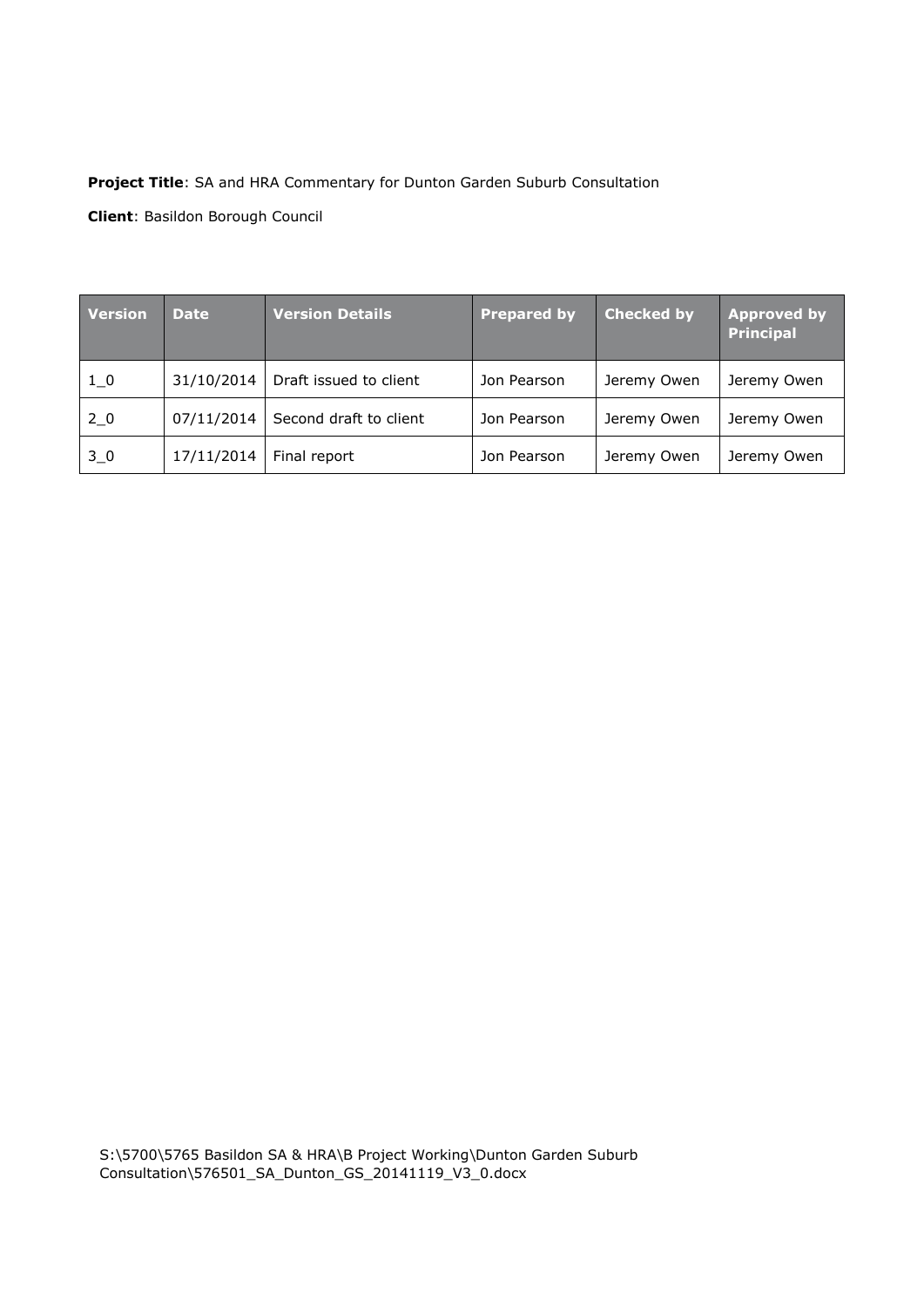

# **Dunton Garden Suburb Consultation**

Sustainability Appraisal and Habitats Regulations Assessment **Commentary** 

Final Report Prepared by LUC November 2014

Planning & EIA Design Landscape Planning Landscape Management Ecology Mapping & Visualisation LUC LONDON 43 Chalton Street London NW1 1JD T 020 7383 5784 F 020 7383 4798 london@landuse.co.uk Offices also in: Bristol Glasgow Edinburgh



Land Use Consultants Ltd Registered in England Registered number: 2549296 Registered Office: 43 Chalton Street London NW1 1JD LUC uses 100% recycled paper

FS 566056 EMS 566057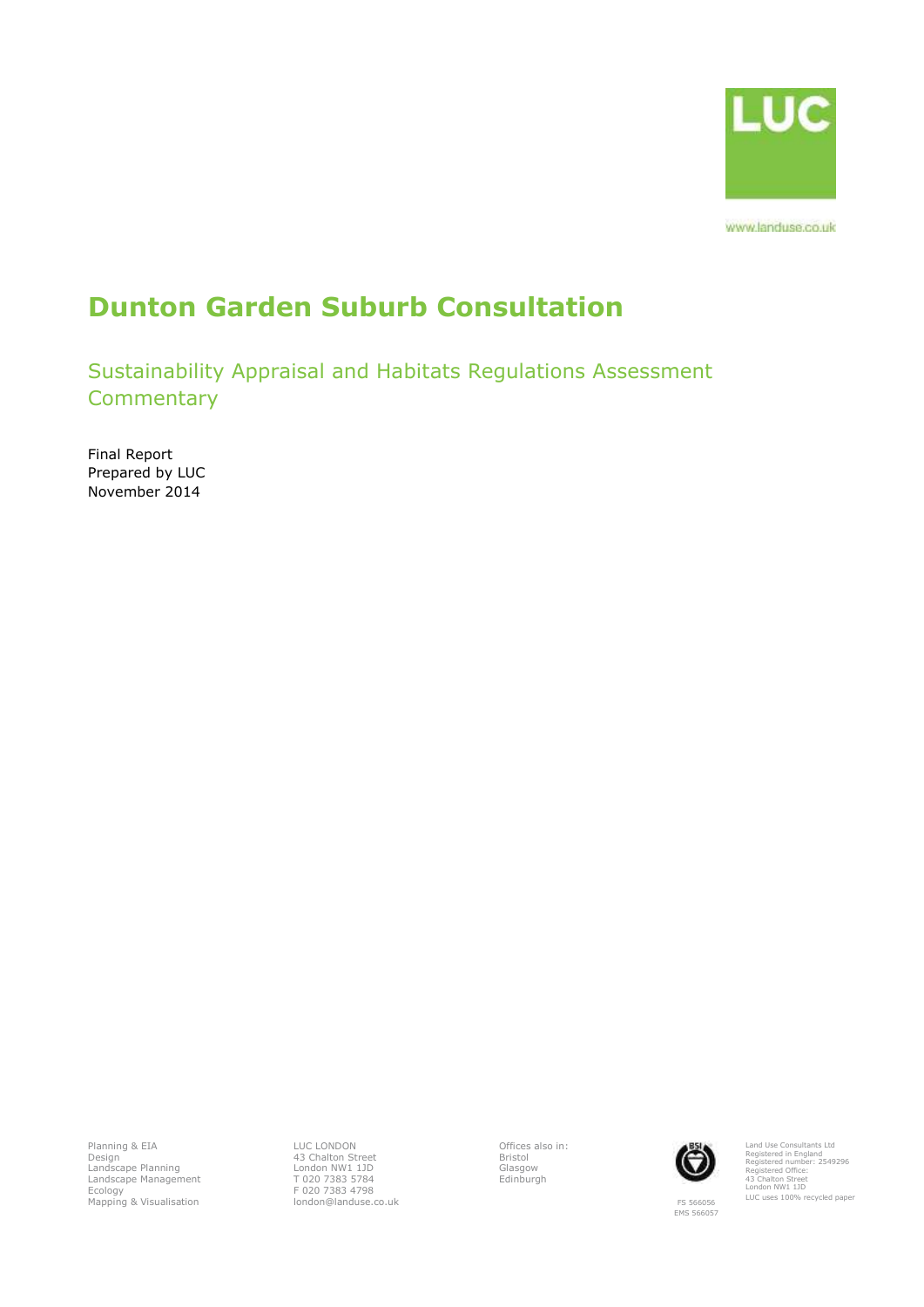## **Contents**

| 1                       | <b>Introduction</b>                                                          |    |
|-------------------------|------------------------------------------------------------------------------|----|
|                         | Dunton Garden Suburb consultation document                                   |    |
|                         | Sustainability Appraisal                                                     |    |
|                         | Habitats Regulations Assessment                                              |    |
|                         | Purpose of this SA and HRA commentary                                        | 2  |
|                         | Approach                                                                     | 2  |
|                         | Next steps                                                                   | 3  |
|                         | Structure of the report                                                      | 4  |
| $\overline{\mathbf{2}}$ | <b>SA commentary for Dunton Garden Suburb</b>                                | 5  |
|                         | Positive effects                                                             | 5  |
|                         | Negative effects                                                             | 6  |
| 3                       | <b>HRA commentary for Dunton Garden Suburb</b>                               | 10 |
|                         | Identification of European sites and factors contributing to their integrity | 10 |
|                         | Potential effects of Dunton Garden Suburb on European sites                  | 10 |
|                         | <b>Appendix 1</b>                                                            | 12 |
|                         | Detailed SA matrix                                                           | 12 |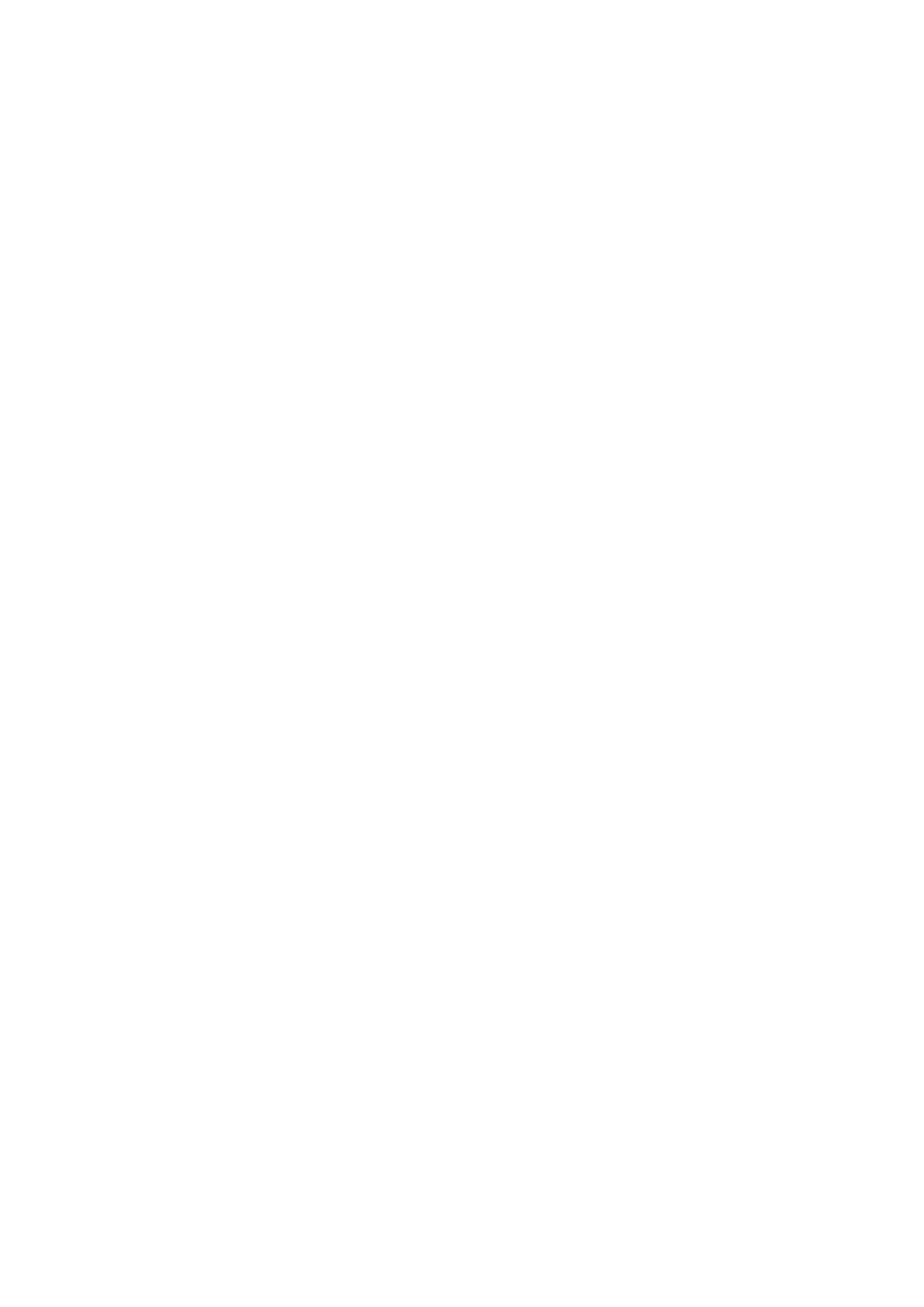## <span id="page-5-0"></span>**1 Introduction**

## Dunton Garden Suburb consultation document

- <span id="page-5-1"></span>1.1 The Localism Act 2011 requires Local Planning Authorities to cooperate on strategic, cross boundary planning matters.
- 1.2 In November 2014, Basildon Borough Council and Brentwood Borough Council, as Local Planning Authorities, jointly signed a 'Memorandum of Understanding' to work together when considering cross boundary strategic planning issues. The Dunton Garden Suburb Consultation document investigates whether land to the west of Laindon (in Basildon Borough) and to the east of West Horndon (in Brentwood Borough), has any potential for meeting some of the development needs of both Councils through a cross boundary development opportunity.
- 1.3 The consultation document sets out the context, opportunities, and constraints which both Councils have discussed through the Duty to Cooperate. Basildon Borough Council and Brentwood Borough Council are now seeking public and stakeholder views on whether the initial concept for a "Dunton Garden Suburb" generated from those discussions should be taken any further by both Councils as part of Local Development Plan preparation, in accordance with the National Planning Policy Framework, and through the Duty to Cooperate.
- 1.4 The consultation document does not constitute part of the emerging Local Development Plan of either Council in its own right, but following the results of the consultation it could lead to the establishment of a joint project between the Councils to carry out further testing and assessment against their evidence base as part of their plan-making responsibilities.

## <span id="page-5-2"></span>Sustainability Appraisal

1.5 The planning system includes a statutory requirement to carry out Sustainability Appraisal (SA) of Local Plans. In addition, the Environmental Assessment of Plans and Programmes Regulations 2004 (hereafter referred to as the SEA Regulations) introduced the requirement for Local Planning Authorities (LPAs) to carry out Strategic Environmental Assessment (SEA) of certain plans and programmes. As such, Basildon Borough Council and Brentwood Borough Council are required to undertake SA and SEA of their Local Plans but these two requirements can be addressed through a joint process and reported in a single 'SA Report', provided it is clearly set out how the SEA procedural and reporting requirements have been met within the SA Report. From here on, when we refer to SA it should be taken as incorporating the requirements of SEA as well.

## <span id="page-5-3"></span>Habitats Regulations Assessment

1.1 The requirement to undertake Habitats Regulations Assessment (HRA) of development plans was confirmed by the amendments to the "Habitats Regulations" published for England and Wales in July 2007 and updated in 2010<sup>1</sup> and again in 2012<sup>2</sup>. HRA refers to the assessment of the potential effects of a development plan on one or more European sites, including Special Protection Areas (SPAs) and Special Areas of Conservation (SACs). Potential SPAs (pSPAs)<sup>3</sup>, candidate SACs (cSACs)<sup>4</sup>, Sites of Community Importance (SCIs)<sup>5</sup> and Ramsar sites should also

-

<sup>1</sup> The Conservation (Natural Habitats, &c.) (Amendment) Regulations 2007. HMSO Statutory Instrument 2007 No. 1843. From 1 April 2010, these were consolidated and replaced by the Conservation of Habitats and Species Regulations 2010 (SI No. 2010/490). <sup>2</sup> The Conservation of Habitats and Species (Amendment) Regulations 2012. Statutory Instrument 2012 No. 1927.

 $3$  Potential SPAs are sites that have been approved by Government and are currently in the process of being classified as SPAs.

<sup>&</sup>lt;sup>4</sup> Candidate SACs are sites that have been submitted to the European Commission, but not yet formally adopted.

<sup>&</sup>lt;sup>5</sup> SCIs are sites that have been adopted by the European Commission but not yet formally designated as SACs by the Government.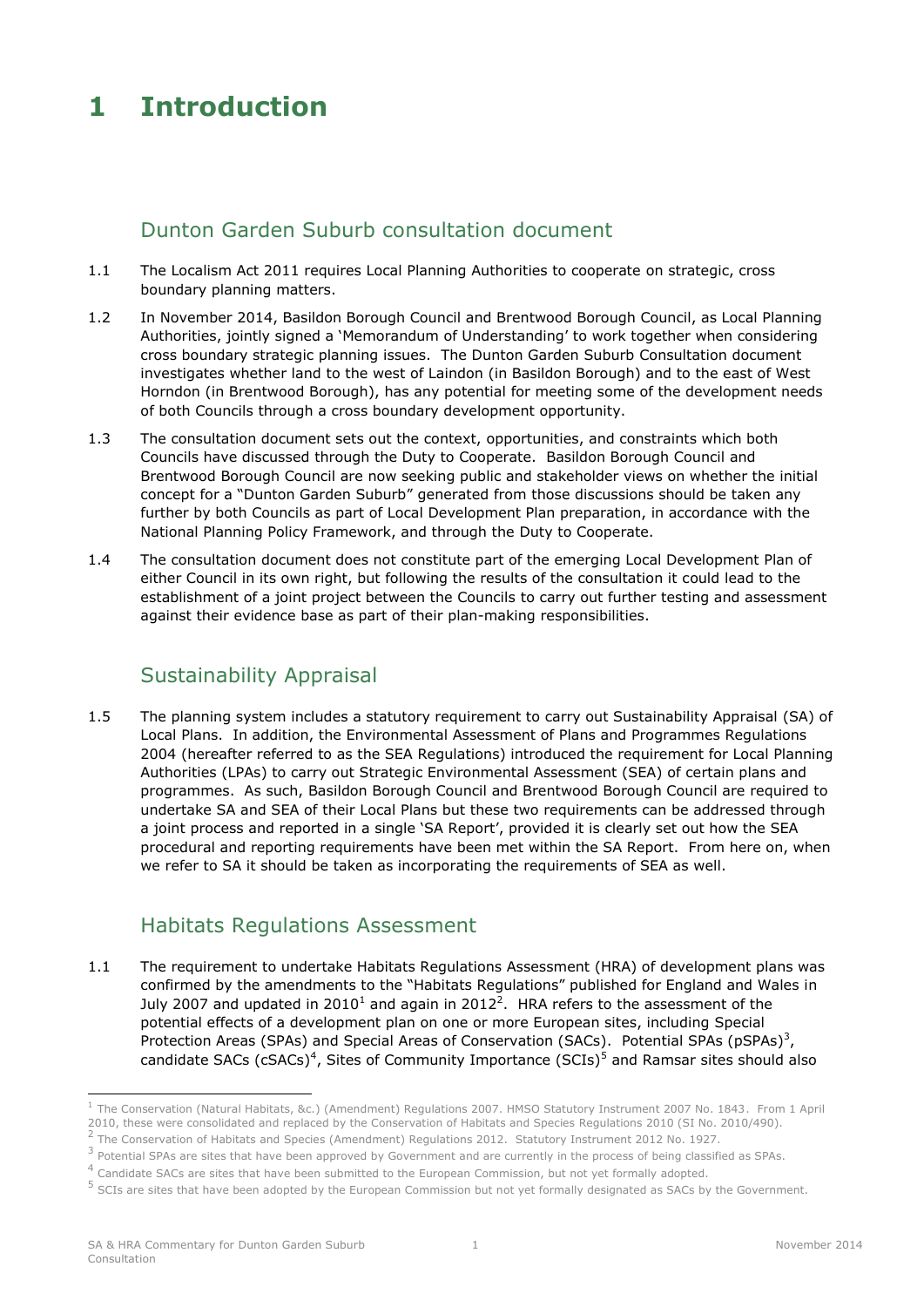be included in the assessment. For ease of reference during HRA, these designations are collectively referred to as European sites, despite Ramsar designations being at the international level. HRA of development plans is undertaken in stages and should conclude whether or not a proposal would adversely affect the integrity of the European site in question.

## <span id="page-6-0"></span>Purpose of this SA and HRA commentary

- 1.2 Given the requirements for SA and HRA of Local Plans and the potential future inclusion of Dunton Garden Suburb into the emerging Basildon Borough and Brentwood Borough Local Plans, Basildon Borough Council and Brentwood Borough Council have commissioned LUC to prepare an initial SA and HRA commentary on the Dunton Garden Suburb potential development opportunity.
- 1.3 The SA commentary provides an initial, high level assessment of the likely effects of a potential new urban extension on land to the west of Laindon (in Basildon Borough) and to the east of West Horndon (in Brentwood Borough), known as the Dunton Garden Suburb, on baseline conditions, in terms of a variety of social, economic and environmental objectives. The SA draws on earlier work carried out on the Basildon Borough Local Plan Core Strategy. At this stage, reasonable alternatives to the Garden Suburb are not considered, but these will be addressed as appropriate during subsequent stages of the SA in the plan making process.
- 1.4 Similarly, the HRA commentary provides an initial, high level assessment of the potential for Dunton Garden Suburb to have likely significant effects on any European site. It is not intended to constitute a formal HRA Screening report and does not, for instance, consider other plans and projects and the potential for the effects of development of the Dunton Garden Suburb to act in combination with them.
- 1.5 Rather than meeting regulatory requirements for SA and HRA, the role of this commentary is limited to helping inform the Councils' joint decision making in relation to the potential Dunton Garden Suburb, allowing them to take into account potentially significant sustainability effects and potential significant effects on European sites at an early stage. Ultimately there may be a need to appraise Dunton Garden Suburb as one option amongst a series of alternatives, at which point it would be important to ensure that alternatives are appraised to a similar level of detail.

## <span id="page-6-1"></span>Approach

- 1.6 Early on in the SA process for the Basildon Borough Local Plan Core Strategy, a number of Housing Broad Locations and Employment Broad Locations were subject to SA. The appraisal of each of these Broad Locations was then used to inform development of Policy Areas of Development and Change (PADCs) which were proposed in the Basildon Local Plan Core Strategy Revised Preferred Options Report (January 2014).
- 1.7 One of the preferred PADCs, PADC5: West Basildon Urban Extension includes an area that is being jointly looked at as part of the Dunton Garden Suburb proposal. This proposal considers extending the area to be developed westwards into land in the Brentwood Borough to the east of West Horndon.
- 1.8 The earlier SA and HRA of PADC5 have therefore informed this commentary on Dunton Garden Suburb. As part of the area for Dunton Garden Suburb falls within Brentwood Borough it was not covered by the original SA and HRA work for the Basildon Borough Local Plan Core Strategy. LUC therefore asked URS, the consultants carrying out the SA and HRA work for the Brentwood Borough Local Plan, to provide a high level assessment in terms of Brentwood Borough specific issues and objectives. The resulting comments helped to inform and validate LUC's assessment for Dunton Garden Suburb as a whole.
- 1.9 This SA commentary has assessed the emerging proposals for Dunton Garden Suburb against the same framework of SA objectives contained within the Basildon Borough SA Scoping Report 2013 used for the SA of the Basildon Borough Local Plan Core Strategy. Reference should be made to that earlier SA work to understand the process by which these sustainability objectives were arrived at and their intended use.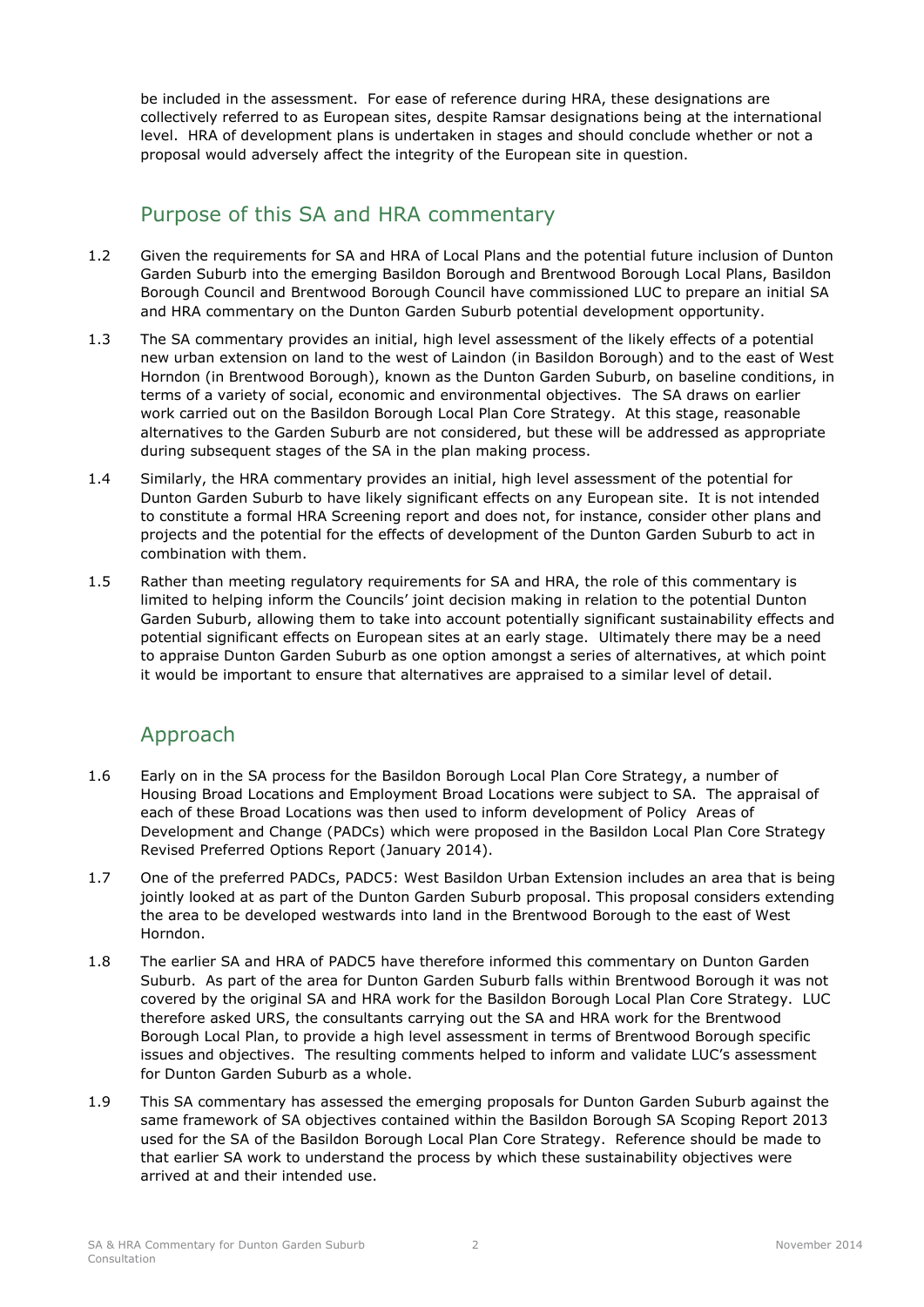- 1.10 The HRA commentary has assessed the emerging proposals for Dunton Garden Suburb in terms of their potential to have likely significant effects on any of the European sites scoped into the HRA of the Basildon Borough Local Plan Core Strategy. Reference should be made that earlier HRA work to understand the process by which European sites was scoped into the HRA, the reasons for designation of those sites and their vulnerabilities from development.
- 1.11 The findings and judgements regarding the SA and HRA are based on an understanding of the context and baseline established through SA scoping work and also described in the Dunton Garden Suburb Consultation document. They also rely on the descriptions and illustrative diagrams provided in the Dunton Garden Suburb Consultation document. In particular it has been assumed that all of the 'potential principles' described in that document and listed in the box below will, in fact, be implemented; should any of these features not be incorporated then the assessment results would need to be revisited.

### **Potential principles of Dunton Garden Suburb**

- A garden suburb to the west of Laindon, creating a place where people want to live, work and relax
- 4,000- 6,000 different sizes for sale and rent including affordable homes
- Job opportunities and apprenticeships through new commercial /industrial land
- New Gypsy and Traveller pitches
- Integration with the existing community, including investment towards Laindon Town Centre regeneration
- Possibility for a new railway station and other integrated transport Improvements
- Local cultural, social and community facilities in walkable neighbourhoods
- Generous green space, including a surrounding belt of countryside to east following Eastlands Spring connecting Thorndon Country Park to Langdon Hills Country Park
- Land set aside for biodiversity areas
- Well connected and biodiversity-rich public parks
- Options for community ownership, long term stewardship of assets and self-build plots
- 1.12 The SA and HRA do not make any other assumptions about the specifics of the development, for example the development mix or community infrastructure to be provided or adherence to any 'garden suburb principles' other than those listed above. In addition, the SA and HRA do not take into account draft policies in the two emerging Local Plans, as these are subject to change. Since there may be scope to provide mitigation through the masterplanning and detailed design of the development or through Local Plan policies, the high level approach taken to the SA and HRA is therefore precautionary with respect to identification of significant effects.

## <span id="page-7-0"></span>Next steps

- 1.13 The Councils will consult Natural England, English Heritage and the Environment Agency as the prescribed statutory bodies on the findings of this initial SA and HRA commentary. The consultation document and this SA and HRA commentary will also be available for other stakeholders and the public to comment on.
- 1.14 The proposal has been assessed on its own merits and does not consider its sustainability performance relative to other possible alternative developments. Should the Councils wish to take forward the potential development of the Dunton Garden Suburb following the results of the public consultation, it will need to be subject to further testing including the consideration of reasonable alternatives in order to decide whether it should be incorporated into their Local Plans.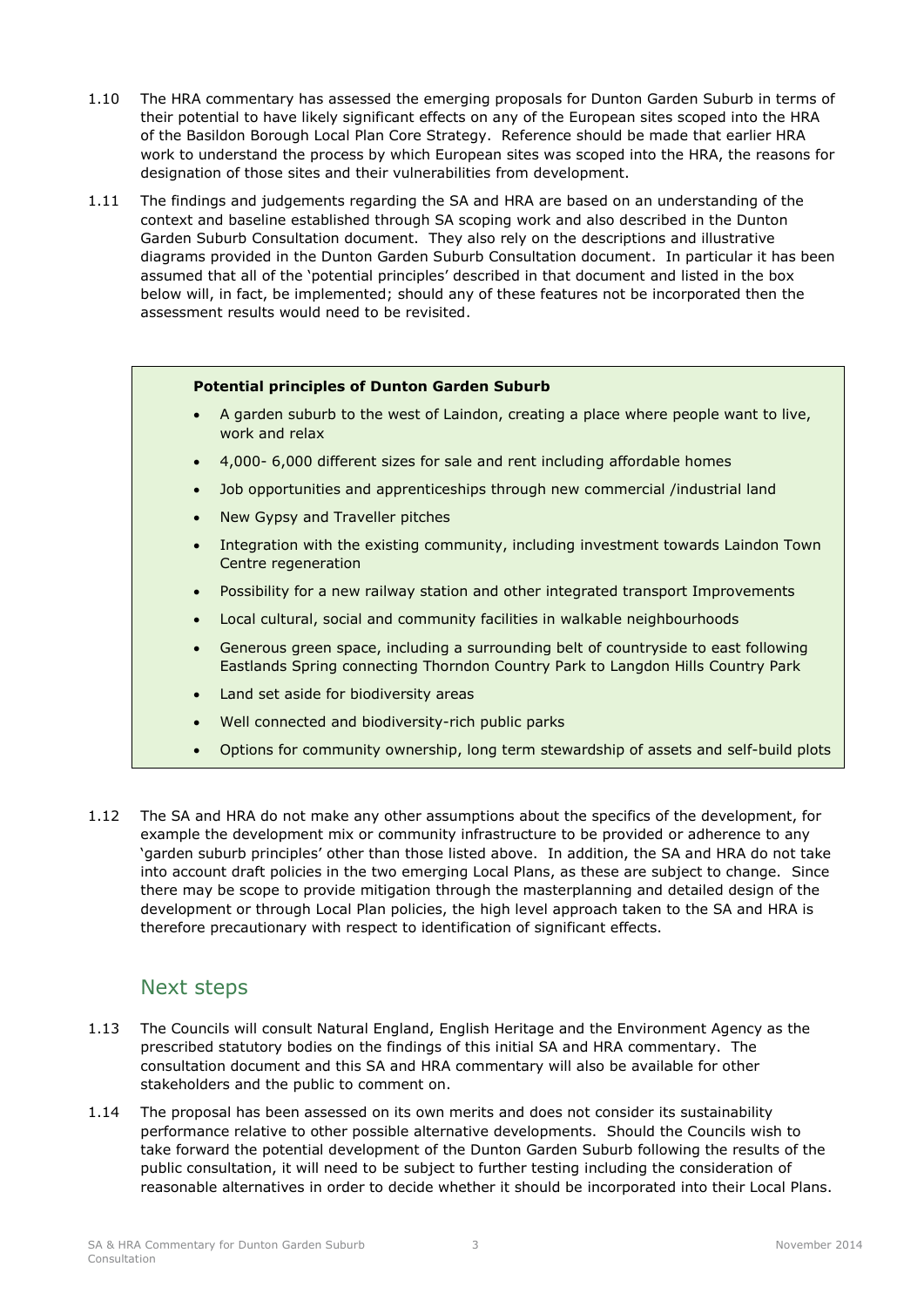These Local Plans, the proposals within them and reasonable alternatives will be subject to formal SA and HRA that meet the regulatory requirements for those assessment processes as appropriate.

## <span id="page-8-0"></span>Structure of the report

- 1.15 This chapter provides an introduction to the SA and HRA commentary for Dunton Garden Suburb and an overview of the approach taken. The remainder of this report is structured into the following chapters:
	- **Chapter 2 SA Commentary** Summarises the significant positive and negative sustainability effects identified for the potential development of Dunton Garden Suburb.
	- **Chapter 3 HRA Commentary**  Considers the potential for Dunton Garden Suburb to have significant effects on any European nature conservation site.
	- **Appendix 1**  Sets out a detailed assessment of the potential effects of Dunton Garden Suburb on a range of sustainability objectives.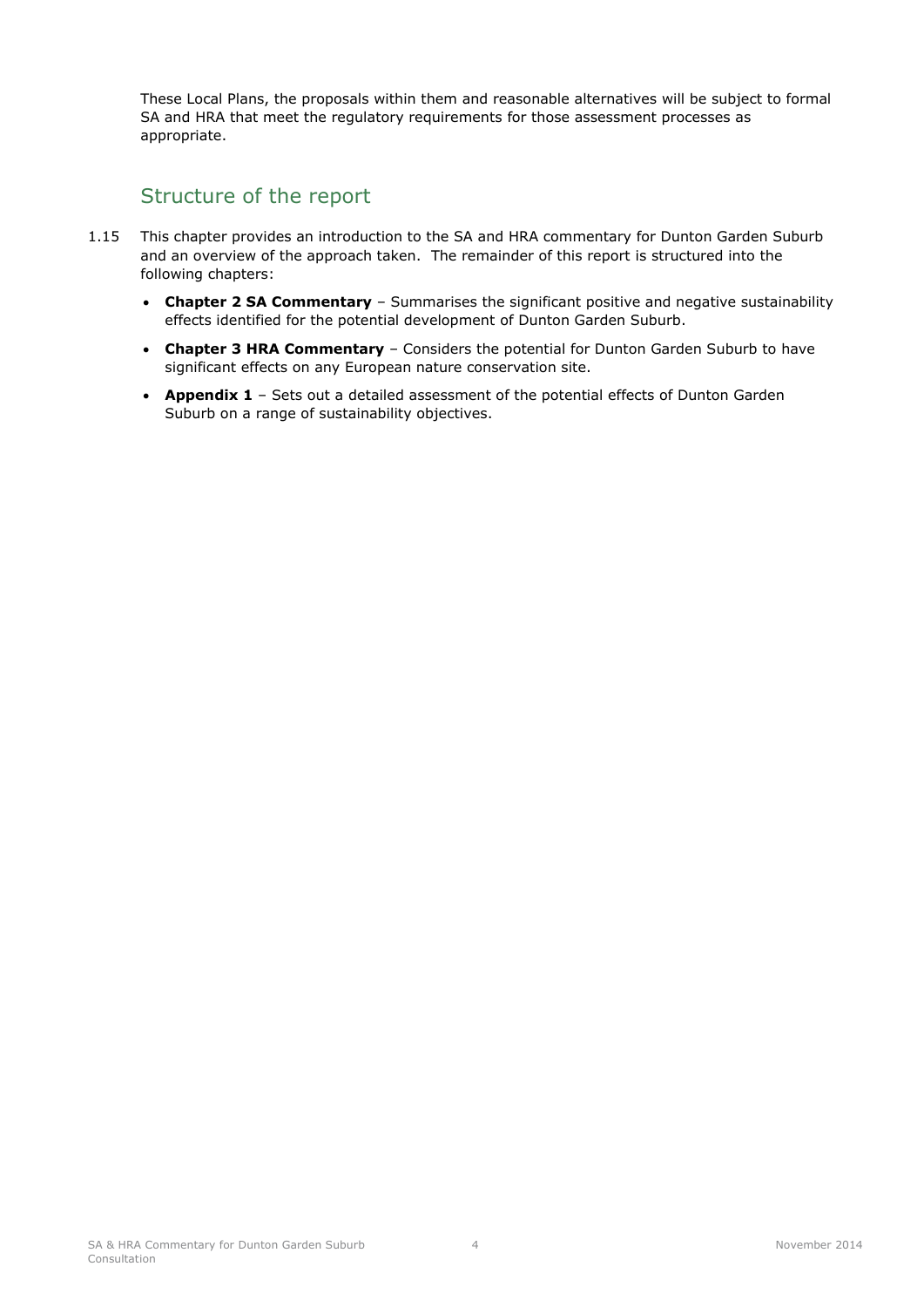## <span id="page-9-0"></span>**2 SA commentary for Dunton Garden Suburb**

<span id="page-9-1"></span>2.1 A summary of the likely effects of the potential development of Dunton Garden Suburb is provided below with performance against each SA objective shown in **Table 2.1**. The detailed appraisal, including justifications for scores, is provided in **Appendix 1**.

## Positive effects

2.2 **Table 2.1** shows that a range of significant positive (++) and minor positive (+) effects (including those with some uncertainty and mixed effects) are predicted from the development of Dunton Garden Suburb. These are particularly in relation to the social and economic objectives, namely *SA objective 1: Landscape and Green Spaces; SA objective 3: Biodiversity; SA objective 4: Economic Growth; SA objective 5: Town Centres; SA objective 6: Education; SA objective 7: Housing; SA objective 8: Health & Wellbeing; SA objective 9: Vibrant Communities and SA objective 10: Regeneration.* Positive effects which are expected to be significant are as follows:

#### **Objective 4: Achieve sustainable levels of prosperity and economic growth to stimulate economic regeneration.**

- 2.3 In addition to the construction of up to 6,000 dwellings, which will bring new consumers and, temporarily, construction jobs into the area, new employment land would be provided. The new Garden Suburb would therefore be likely to have a significant positive effect on this objective.
- 2.4 It is notable that the potential development location is very well connected to the M25 so that demand for employment land is likely to be high. Consideration should therefore be given to the relative benefits of using more of the site for employment, rather than housing.
- 2.5 This location, at the south of the two districts, is in close proximity to Thurrock and the wider Thames Gateway where regeneration is a priority issue nationally. There is little reason to suggest, at this stage, that a scheme at this location would have a bearing on the achievement of regeneration objectives in the Thames Gateway, but this will need to be an issue that is the focus of ongoing investigation.
- 2.6 As set out in the overall approach to the SA, development of Dunton Garden Suburb has been assessed on its own merits. Should the proposal be taken forward then it will also be necessary to consider its sustainability relative to alternative locations in Basildon and Brentwood.

#### **Objective 5: Ensure the Borough's Town Centres are promoted as sustainable locations for living, retail, leisure and related commercial development.**

- 2.7 The eastern edge of the potential development location is located within walking distance of two of Basildon's local centres at Laindon and Great Berry and associated Public Rights of Way and bus stops. There is also good access to Brentwood Town Centre, via established bus-routes. The local centre of West Horndon and existing bus stops on Tilbury Road lie to the west of the site although it has been assumed in line with the indicative map that a wide area of green space and a watercourse would separate the developed area from these. The described development includes on-site employment opportunities and local cultural, social and community facilities in walkable neighbourhoods in addition to residential development. Improvements would also be made to highways and integrated transport would be provided.
- 2.8 Taking into account the described mix of likely uses, the ability of large scale residential development to support provision of services and facilities, the commitment to provision of local facilities rather than larger scale facilities that would compete with existing Town Centres and lead to unsustainable travel patterns, together with the described transport improvements, the potential development is judged likely to have a significant positive effect on this objective.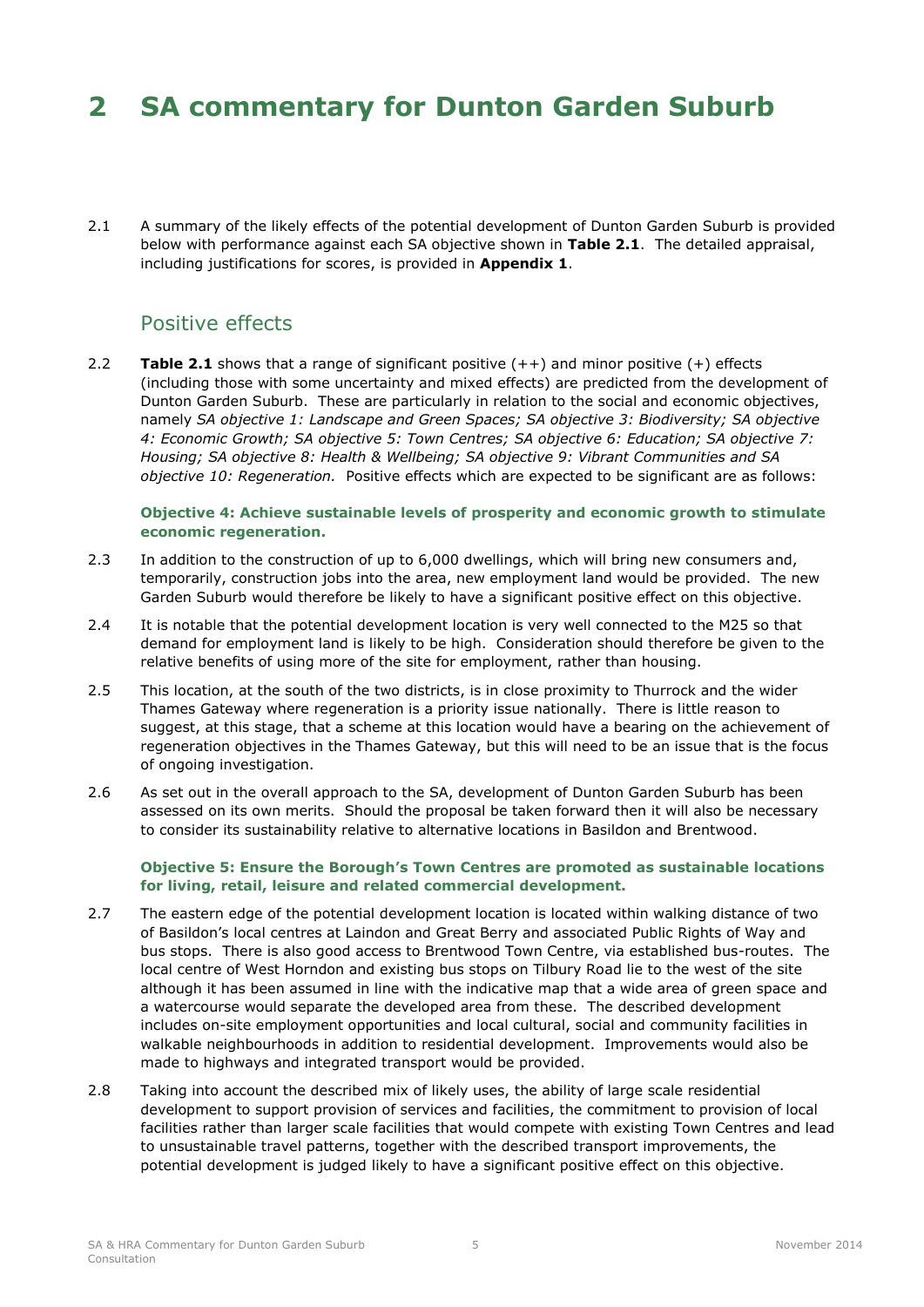#### **Objective 7: Ensure that everyone has the opportunity to live in a decent home and increase affordable provision to help those in most need locally.**

2.9 The potential development would deliver 4,000-6,000 dwellings which would contribute significantly to Basildon Borough and Brentwood Boroughs' housing needs. The scale of development should also be capable of requiring developers to provide a significant number of affordable homes and the development description refers to *"well designed, mix tenure homes"*. As such, the potential development is judged to have a significant positive effect against on this objective.

## <span id="page-10-0"></span>Negative effects

2.10 Negative effects (including those with some uncertainty and mixed effects) generally relate to the objectives for the natural and historic environment and are predicted in respect of *SA objective 1: Landscape and Green Spaces; SA objective 2: Cultural Heritage; SA objective 3 Biodiversity; SA objective 11: Access to Services; SA objective 12: Efficient Use of Land; SA objective 13: Flood Risk; SA objective 14: Climate Change Mitigation; SA objective 15: Pollution;* and *SA objective 19: Traffic Congestion*. Negative effects which are expected to be significant are as follows:

#### **Objective 1: Conserving and enhancing the diverse natural and urban landscape, countryside and green spaces, of Basildon Borough.**

- 2.11 The landscape of the potential development area predominantly features rectilinear grazed pastures and arable fields divided by fragmented hedgerows, tree lines and post and wire fencing plus Dunton Hills golf course to the south west. Overhead power lines cross the area. Eastlands Spring sits to the north of the site with a watercourse and an associated belt of trees running along the site's western edge. Existing development includes the Dunton Park Residential Caravan Park to the south east, sporadic roadside residential properties and a number of farms. Whilst noting that the area could create scope for potential landscape improvement as part of a co-ordinated western extension, Basildon's 2013 Landscape Capacity Study concludes that the eastern part of the area within Basildon Borough has a low capacity to accommodate development without adverse landscape impacts, relative to other areas in the Borough. Brentwood Borough Council has commissioned consultants to carry out landscape sensitivity work to inform its Local Plan evidence base. In the interim, an existing landscape character assessment indicates that the Brentwood part of the site has moderate sensitivity to change.
- 2.12 Notwithstanding any landscaping that may be incorporated into the detailed design, the significant scale of the potential development described for this greenfield area together with its low landscape capacity is judged to result in a significant negative effect against the landscape element of this objective.
- 2.13 Minor positive and uncertain effects are also expected in relation to the countryside and green spaces element of this objective, as described in **Appendix 1**.

### 2.14 **Objective 2: Protecting and enhancing the cultural heritage and local distinctiveness of Basildon Borough.**

2.15 The eastern part of the area within Basildon Borough is a Historic Environment Zone considered to be 'Sensitive to Change'. It contains archaeological find areas and medieval sites or find-spots, as well as remnants of historic field patterns of possible Middle Saxon origin. There are two listed buildings in the area, Dunton Hall and Dunton Hills, with others nearby. To the north west of the area is the Registered Park and Garden of Thorndon Park with Old Thorndon Hall and Gardens Scheduled Monument. The major employment and residential development identified for the site could have a significant negative effect on the setting of these historic assets and on the listed buildings within and close to the site unless appropriate mitigation measures such as natural screening are incorporated into the detailed design and layout of the development. Additional road traffic travelling between the development and Brentwood on the A128 could have adverse effects on the historic assets of Herongate and Ingrave villages on this route and on the centres of Brentwood and Shenfield.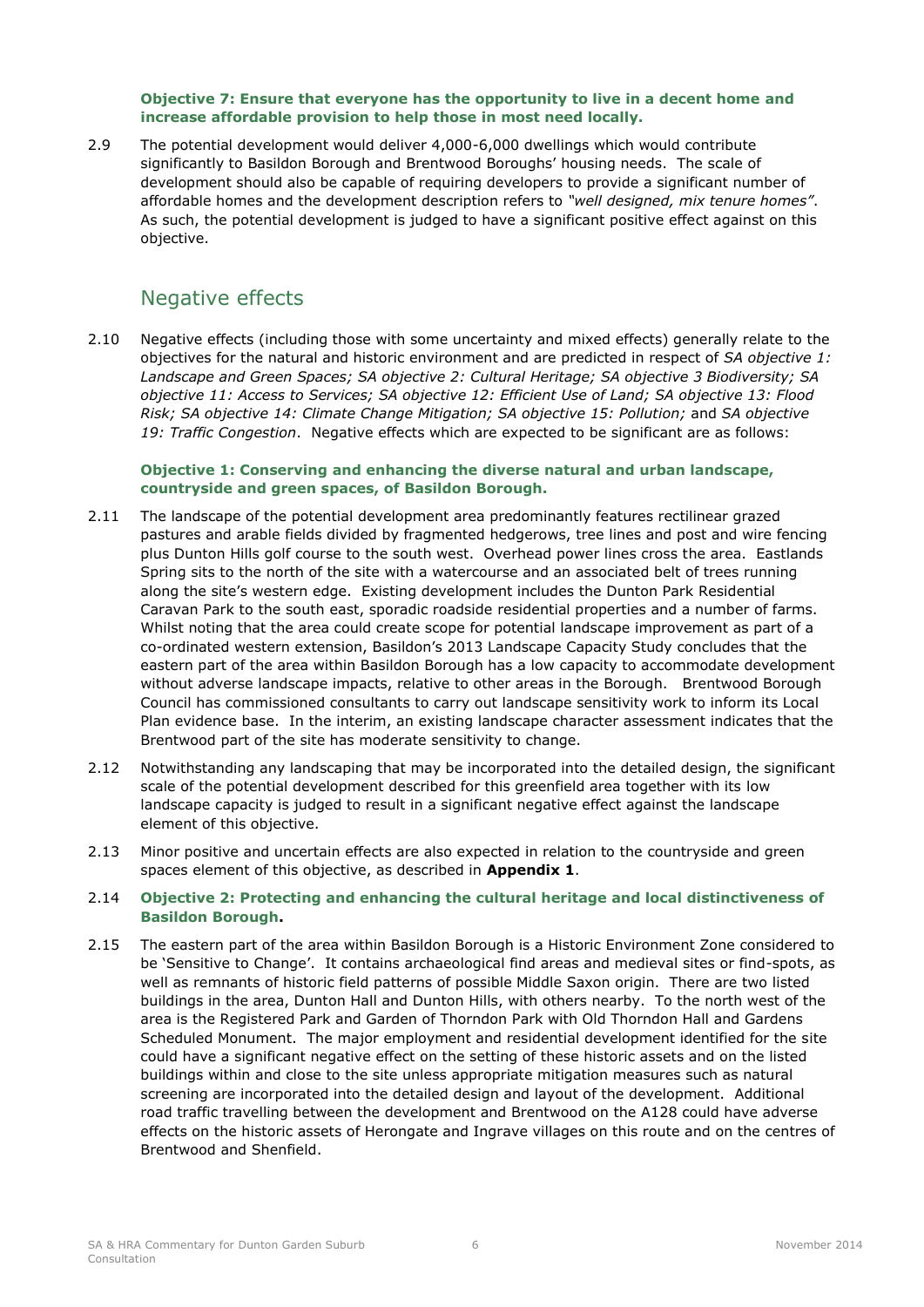2.16 The significant scale of the potential development, the sensitivity of the historic landscape to change, the presence of two listed buildings within the area and the close proximity to a Registered Park and Garden and Scheduled Monument mean that there is potential for a significant negative impact on the heritage environment. This effect is judged to be uncertain as it may be possible to avoid or reduce the potential effects by sensitive layout and design of development.

### **Objective 3: Protect, conserve and enhance the Borough's biodiversity and the habitats which support it.**

- 2.17 The development location contains limited amounts of Deciduous Woodland BAP Priority Habitat, one area of which is also Ancient and Semi-Natural Woodland. There are a number of Protected Species Alert Areas in and around the area. There are also Local Wildlife Sites in close proximity (Gravelpit Wood, Southfields Washland, Langdon Complex within Basildon Borough; data unavailable for Brentwood Borough) although these are separated from the development location by existing physical infrastructure such as roads. Thorndon Park SSSI lies to the north west of the development location. This is designated for its semi-natural broad-leaved woodland and ancient parkland which supports range of habitat types and an outstanding assemblage of beetles. The western half of the potential development location falls within this SSSI's Impact Risk Zone for residential developments of 100 units or more, non-residential development where total net additional gross internal floorspace following development will be 1000 m<sup>2</sup> or more, and various other forms of development, indicating a need to consult Natural England on likely risks to the SSSI.
- 2.18 The large scale development described for the 'Dunton Garden Suburb' scheme has the potential to have significant negative effects on habitats and species within and close to it, for example due to direct loss of woodland within the area or increased recreational pressure on sensitive habitats from the residents of the 4,000-6,000 additional homes. This effect is judged to be uncertain as it may be possible to avoid or reduce the potential effects by sensitive layout and design of development and appropriate design of the *"generous green space"* to be provided.
- 2.19 Uncertain, minor positive effects are also expected on this objective in relation to potential enhancement of ecological networks and provision of land set aside for biodiversity, including biodiversity-rich public parks, as described in **Appendix 1**.

### **Objective 12: Improve efficiency of land use, through the re-use of previously developed land and existing buildings, including the re-use of materials from previous buildings.**

The development location is a greenfield site and is almost entirely Grade 3 agricultural land which would be lost to future development, although it is not known whether the agricultural land is Grade 3a, which is classified as best and most versatile agricultural land, rather than Grade 3b, which is not classified as best and most versatile agricultural land. In line with the precautionary principle, it is judged that there would be an uncertain significant negative effect on this objective.

### **Objective 13: Minimise the risk of flooding and the detriment to public health, domestic and commercial property and the natural environment flood events can bring.**

2.20 In relation to the eastern part of the site within Basildon Borough, the Garden Suburb would lie within the South Essex Surface Water Management Plan's Critical Drainage Area BAS6 and its northern part is vulnerable to surface water flooding. Equivalent data are unavailable for the site within Brentwood Borough, but the watercourse than runs across it to eventually meet Mar Dyke to the south west is subject to a high level of fluvial flood risk (Flood Zone 3). Overall, the potential development is judged to have a significant negative effect on this objective but with uncertainty relating to the extent to which flood risk can be mitigated by appropriate layout (e.g. the indicative map suggests that the area of flood risk associated with the watercourse to the west would be sets aside as open space) and design (e.g. flood resilience measures, incorporation of Sustainable Drainage Systems – SuDS) of development.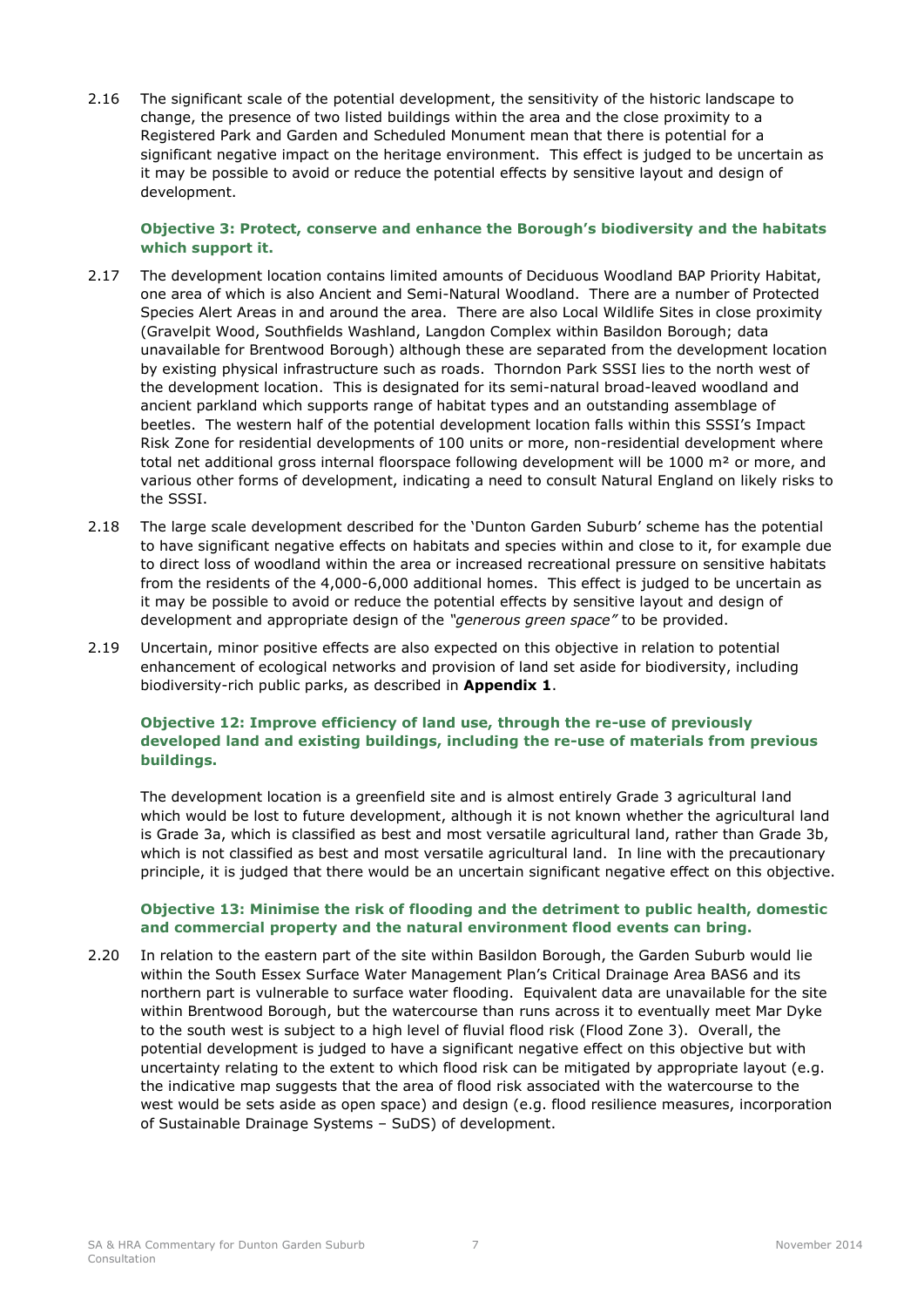## **Key to SA scores in Table 2.1 and Appendix 1**

| $+ +$       | The policy is likely to have a <b>significant positive</b> impact on the SA objective(s).                 |
|-------------|-----------------------------------------------------------------------------------------------------------|
| $\ddot{}$   | The policy is likely to have a <b>minor positive</b> impact on the SA objective(s).                       |
| $\mathbf 0$ | The policy is likely to have a <b>negligible or no impact</b> on the SA objective(s).                     |
|             | The policy is likely to have a <b>minor negative</b> impact on the SA objective(s).                       |
| $\sim$      | The policy is likely to have a <b>significant negative</b> impact on the SA objective(s).                 |
| ?           | It is <b>uncertain</b> what effect the policy will have on the SA objective(s), due to a lack of<br>data. |
| $+/-$       | The policy is likely to have a <b>mixture of positive and negative impacts</b> on the SA<br>objective(s). |

## **Table 2.1 SA scores for PADC5 West Basildon Urban Extension**

| <b>SA Objective</b>                                                                                                                                                                  | <b>SA Score</b> |
|--------------------------------------------------------------------------------------------------------------------------------------------------------------------------------------|-----------------|
| 1) Conserving and enhancing the diverse natural and urban landscape, countryside and<br>green spaces, of Basildon Borough.                                                           | $+ / ? / --$    |
| 2) Protecting and enhancing the cultural heritage and local distinctiveness of Basildon<br>Borough.                                                                                  | --?             |
| 3) Protect, conserve and enhance the Borough's biodiversity and the habitats which<br>support it.                                                                                    | $+2/-2$         |
| 4) Achieve sustainable levels of prosperity and economic growth to stimulate economic<br>regeneration.                                                                               | $^{\mathrm{+}}$ |
| 5) Ensure the Borough's Town Centres are promoted as sustainable locations for living,<br>retail, leisure and related commercial development.                                        | ++              |
| 6) Improve educational attainment and social inclusion, especially in the most deprived<br>areas of the Borough.                                                                     | +               |
| 7) Ensure that everyone has the opportunity to live in a decent home and increase<br>affordable provision to help those in most need locally.                                        | $^{\mathrm{+}}$ |
| 8) Improve the health and wellbeing of the Borough's residents and reduce inequalities in<br>health related to development and the environment.                                      | ٠               |
| 9) Create and sustain vibrant communities that are safe and feel safe to those who live in<br>or visit them and where crime is reduced.                                              | +               |
| 10) Regenerate and renew disadvantaged areas where people live or work in the<br>Borough.                                                                                            | +               |
| 11) Improve accessibility to and enhance local services and facilities.                                                                                                              | $+/-$           |
| 12) Improve efficiency of land use, through the re-use of previously developed land and<br>existing buildings, including the re-use of materials from previous buildings.            | --?             |
| 13) Minimise the risk of flooding and the detriment to public health, domestic and<br>commercial property and the natural environment flood events can bring.                        | --?             |
| 14) Reduce the local contribution to climate change, by reducing emissions of greenhouse<br>gases, improving energy efficiency of buildings and increase the use of renewable energy | $+/-/?$         |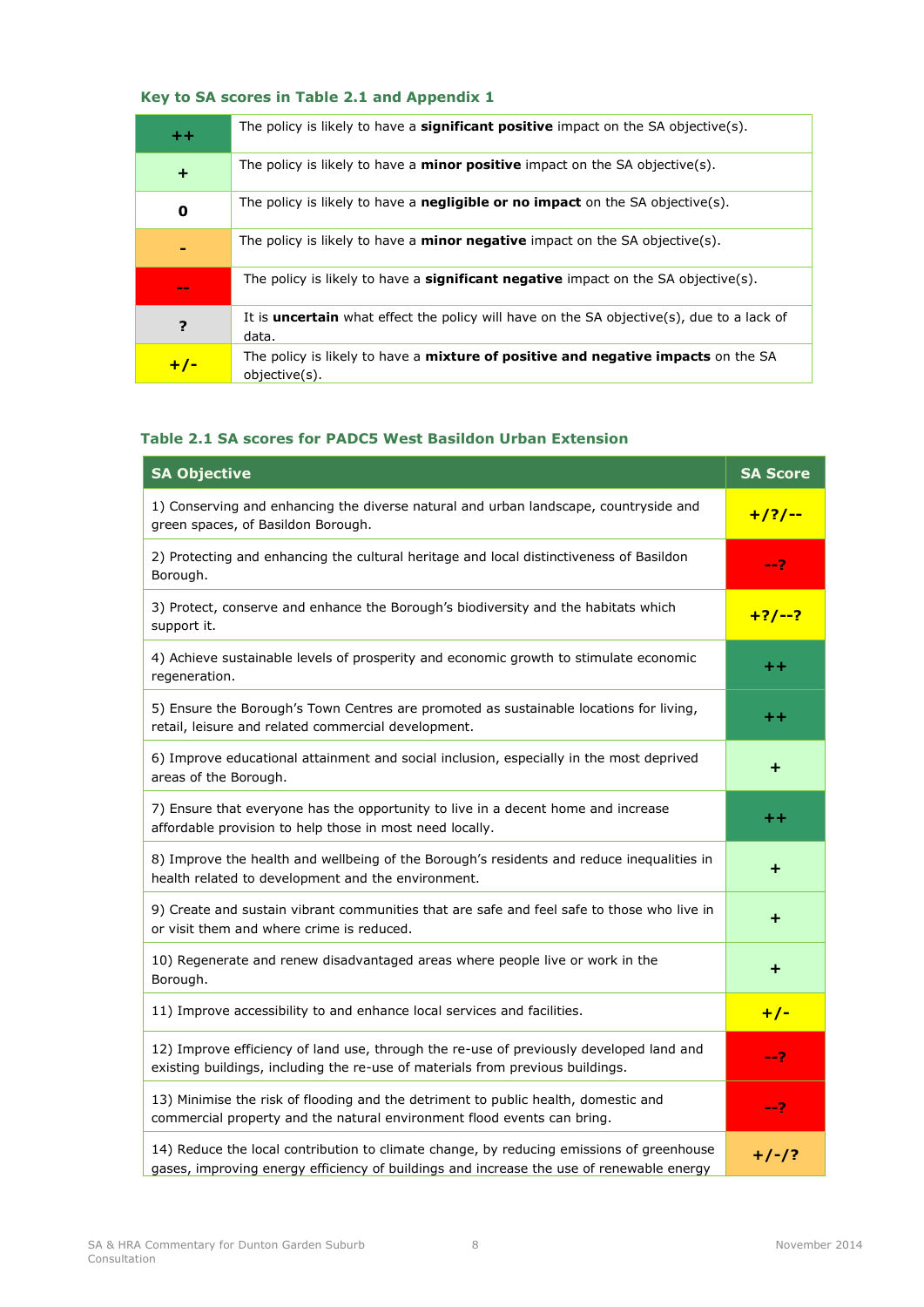| <b>SA Objective</b>                                                                                                                                | <b>SA Score</b> |
|----------------------------------------------------------------------------------------------------------------------------------------------------|-----------------|
| sources for local energy needs to reduce the reliance on fossil fuels.                                                                             |                 |
| 15) Reduce air, land and noise pollution and improve their respective quality through<br>direct action or mitigation measures.                     |                 |
| 16) Improve water efficiency and achieve sustainable water resource management.                                                                    |                 |
| 17) Adopt building and public realm designs which ensure the Borough is prepared for the<br>effects of climate change.                             | Ω               |
| 18) Reduce waste generation and increase the amount of waste which is recycled or re-<br>used.                                                     | 0               |
| 19) Reduce traffic congestion and its related pollution levels by improving travel choice<br>and channelling development to sustainable locations. |                 |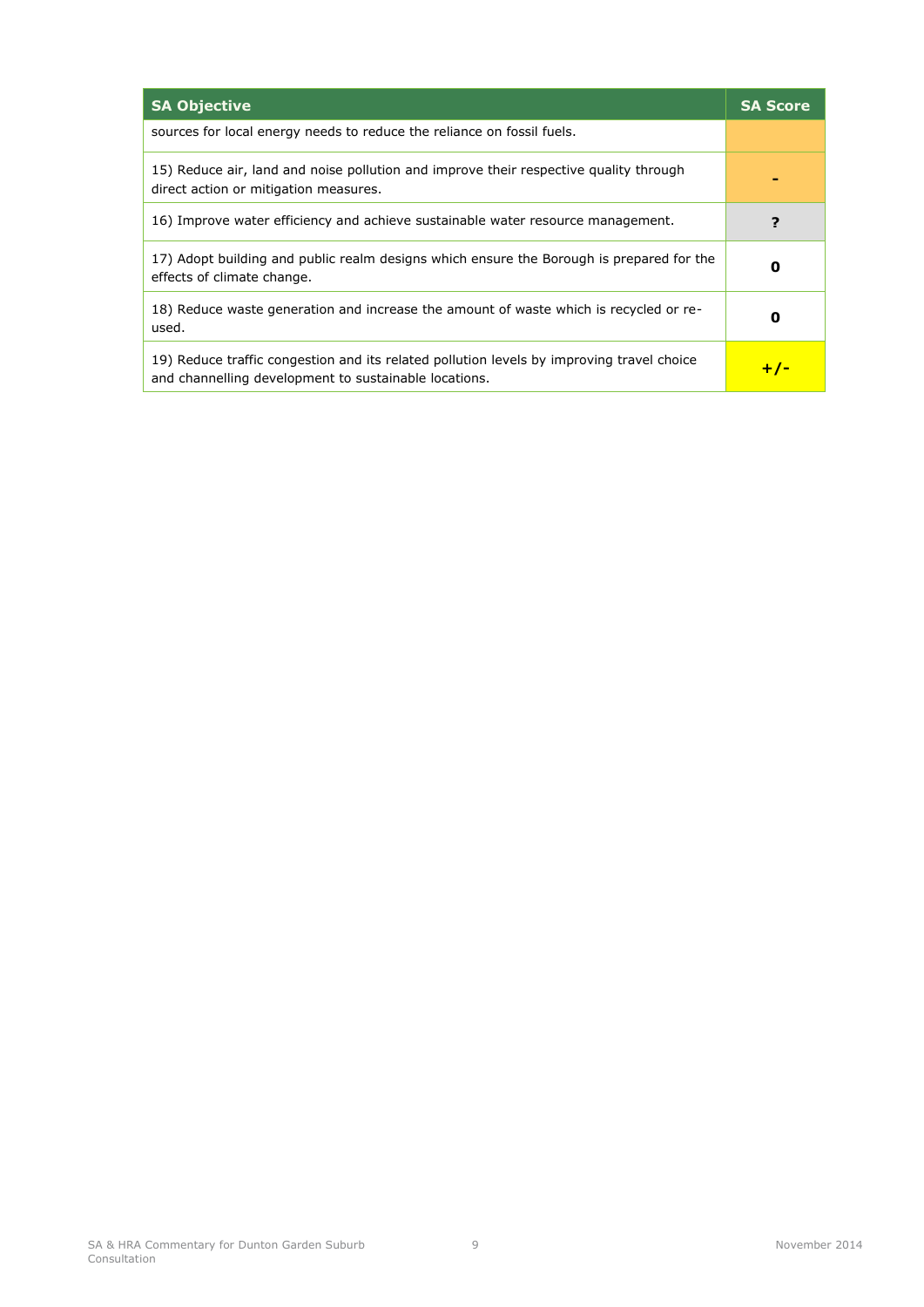## <span id="page-14-0"></span>**3 HRA commentary for Dunton Garden Suburb**

## <span id="page-14-1"></span>Identification of European sites and factors contributing to their integrity

- 3.1 Consistent with HRA Screening work carried out for Basildon Borough's Local Plan Core Strategy Revised Preferred Options in December 2013, the following European sites have been considered in the high level HRA commentary for Dunton Garden Suburb.
- 3.2 European sites within 15 km of the Basildon Borough boundary:
	- Benfleet and Southend Marshes SPA and Ramsar site.
	- Blackwater Estuary (Mid-Essex Coast Phase 4) SPA and Ramsar site.
	- Crouch & Roach Estuaries (Mid-Essex Coast Phase 3) SPA and Ramsar site.
	- Essex Estuaries SAC
	- Medway Estuary & Marshes SPA and Ramsar site.
	- Thames Estuary & Marshes SPA and Ramsar site.
- 3.3 Additional European sites beyond the 15 km buffer considered in relation to potential water resources effects:
	- Abberton Reservoir SPA and Ramsar site.
	- Colne Estuary (Mid-Essex Coast Phase 2) SPA and Ramsar Site.
	- Stour and Orwell Estuaries SPA and Ramsar site.
- <span id="page-14-2"></span>3.4 Descriptions of these European sites, their designated features and of factors affecting their integrity were obtained from the HRA of Basildon Borough Local Plan Core Strategy Preferred Options and that report should be consulted for a full understanding.

## Potential effects of Dunton Garden Suburb on European sites

- 3.5 The closest European site to the potential development is Thames Estuary and Marshes SPA and Ramsar site. It is considered that at this, and greater distances, potential pathways only exist for the following types of likely significant effect capable of affecting the European sites listed above:
	- Hydrological effects such as reduced water quality, reduced water resources, and increased flood risk.
	- Recreational disturbance impacts.
- 3.6 These types of potential effect are considered below.

#### **Reduced water quality**

3.7 The South Essex Water Cycle Study<sup>6</sup> indicates potential issues within Basildon Borough in respect of wastewater treatment capacity. Housing development will increase demand for wastewater treatment capacity so likely significant effects require further evaluation through HRA of the Local Plan if this potential development area is to be carried forward.

-

<sup>6</sup> South Essex Outline Water Cycle Study, September 2011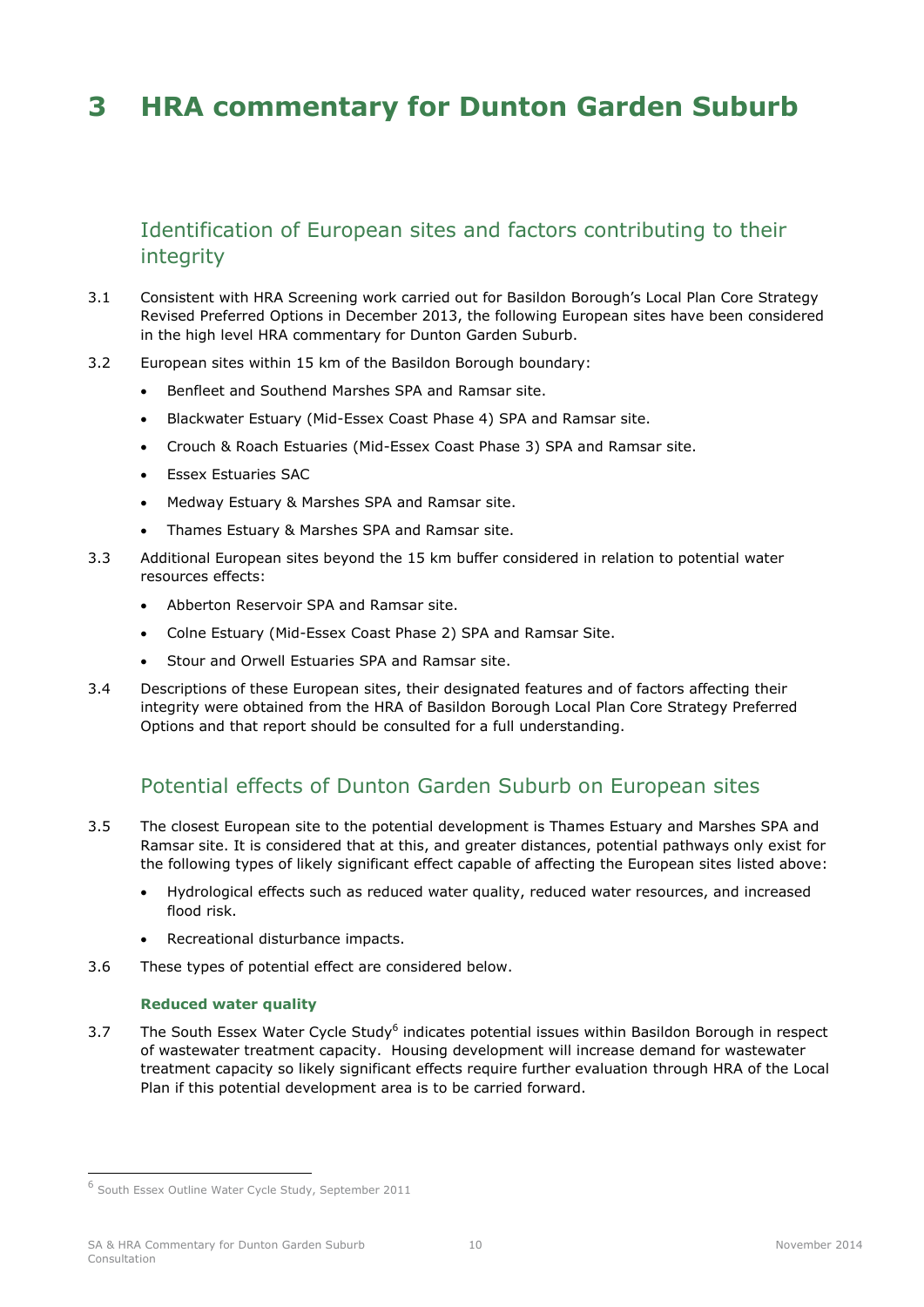#### **Reduced water resources**

3.8 Essex is one of the driest parts of the country and the Water Cycle Study indicates potential issues within the water resources zone within which Basildon Borough is located. Housing development will increase demand for potable water so likely significant effects require further evaluation through HRA of the Local Pan if this potential development is carried forward.

#### **Increased flood risk**

3.9 The location for potential development includes an area of high flood risk (Flood Zone 3), creating the possibility that development will result in loss of flood storage and increased flood risk downstream at European sites. The indicative map included in the consultation document suggests that development will avoid this flood risk area. For any development that is permitted in the floodplain, a requirement to provide water storage of the equivalent size could be used as mitigation. Development of impermeable surfaces on greenfield land can also increase the rate of run-off to nearby watercourses and again increase downstream flood risk. This could be mitigated by a requirement to incorporate Sustainable Drainage Systems (SuDS), where a feasible.

#### **Increased recreational d**i**sturbance**

3.10 All of the European sites listed above have designated bird interests and recreational disturbance is identified as an issue for a number of them in their Natura 2000 Site Data Forms / Ramsar Information Sheets. Although not within easy walking distance of any European site, housing development at Dunton Garden Suburb may add to recreational pressure on European sites in combination with development in other districts. The inclusion within the development of *"generous green space connecting Thorndon and Langdon Hills Country Parks"* may provide some mitigation of potential recreational disturbance, depending on its design and ability to attract residents who might otherwise travel to the European sites for outdoor recreation. Likely significant effects require further evaluation through HRA of the Local Pan if this potential development is carried forward.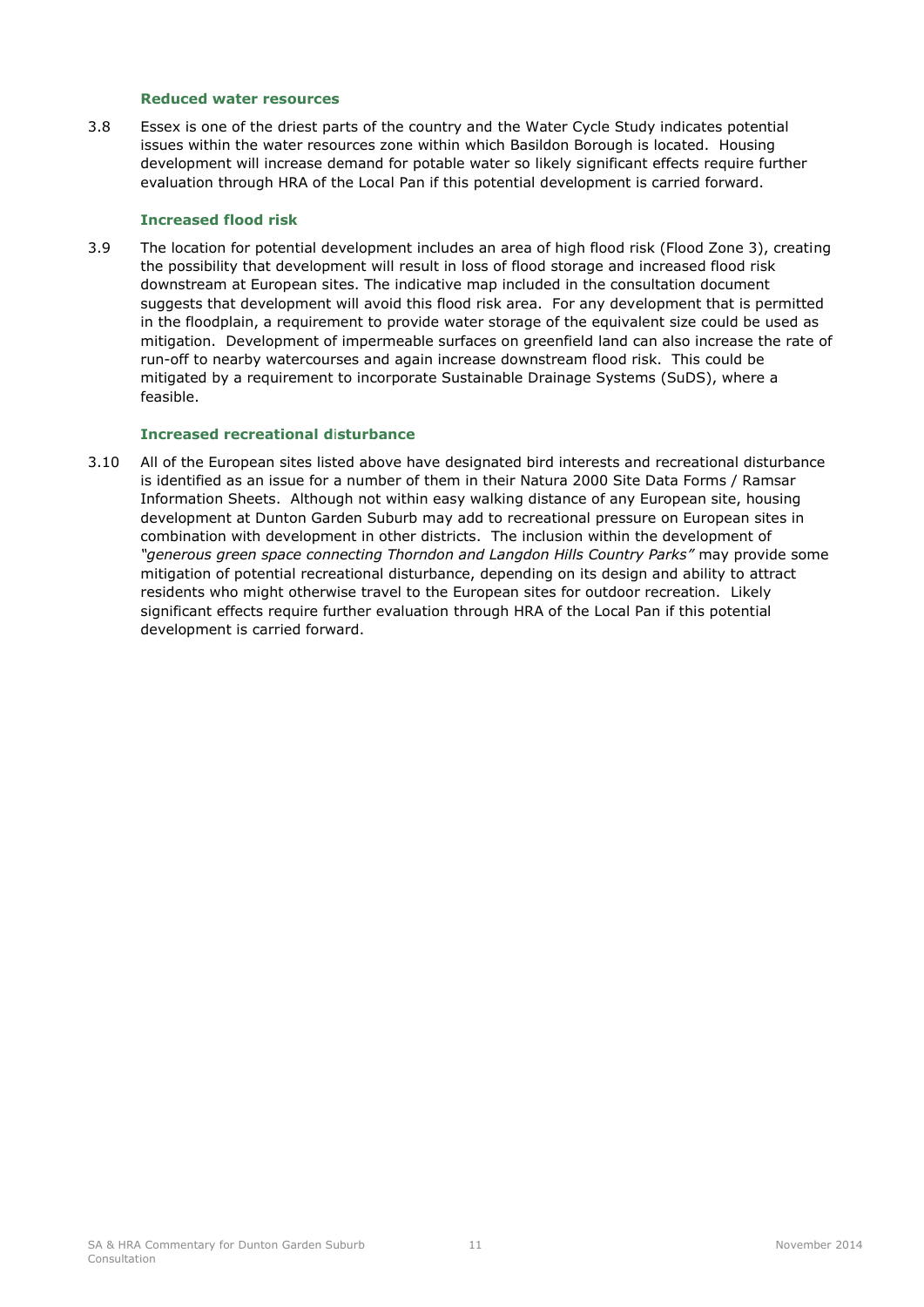# <span id="page-16-1"></span><span id="page-16-0"></span>**Appendix 1** Detailed SA matrix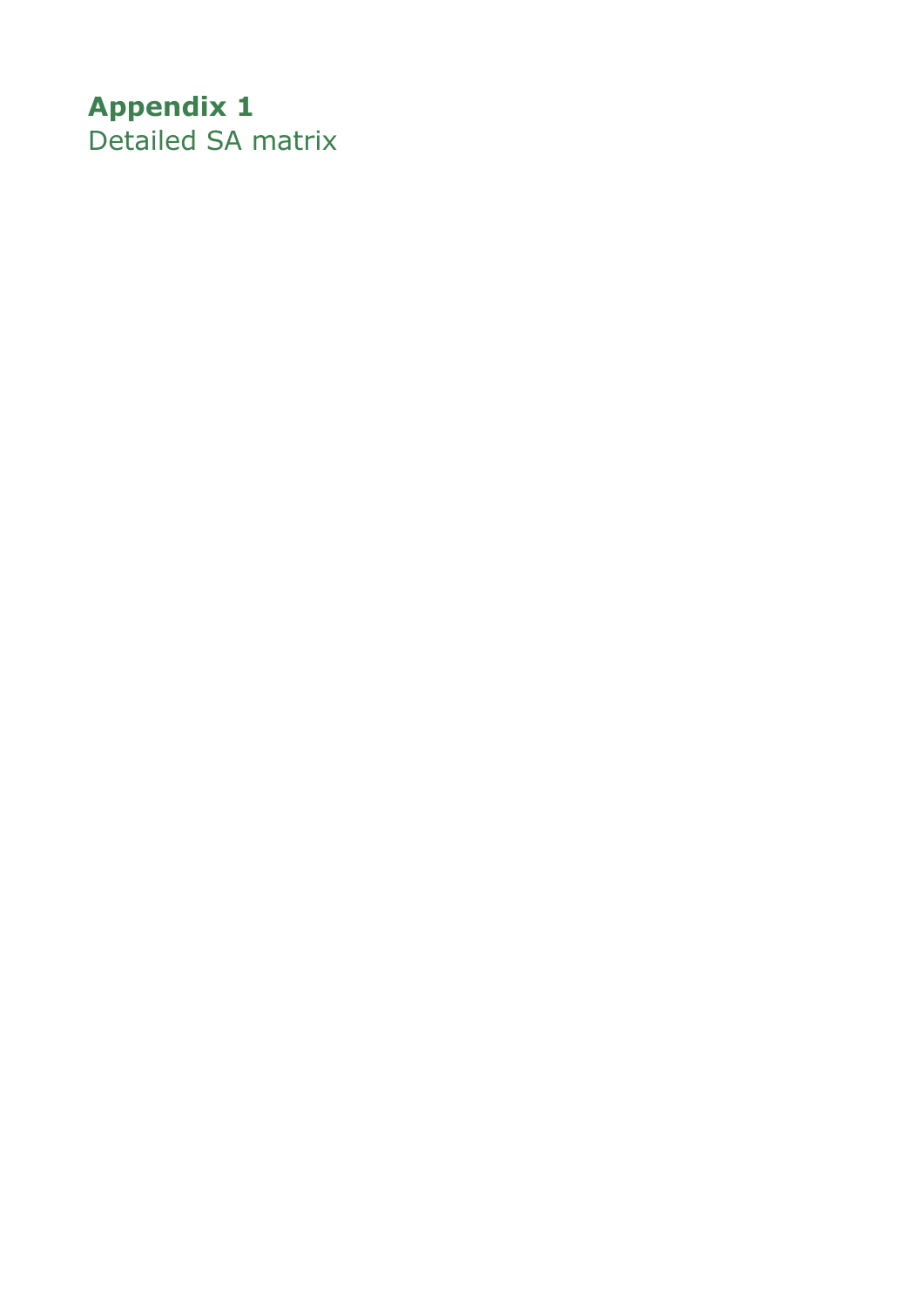| <b>SA objective</b>                                                                                                        | <b>SA Commentary</b>                                                                                                                                                                                                                                                                                                                                                                                                                                                                                                                                                                                                                                                                                                                                                                                                                                                                                                                                                                                                                                                                                                                                                                                                                                                                                                                                                                                                                                                                                                                                                                                                                                                                                                                                                                                                                                                                                                                                                                                                                                                                                                                                                                                                                                                                                                                                                                                                                 | Likely<br><b>Effect</b> |
|----------------------------------------------------------------------------------------------------------------------------|--------------------------------------------------------------------------------------------------------------------------------------------------------------------------------------------------------------------------------------------------------------------------------------------------------------------------------------------------------------------------------------------------------------------------------------------------------------------------------------------------------------------------------------------------------------------------------------------------------------------------------------------------------------------------------------------------------------------------------------------------------------------------------------------------------------------------------------------------------------------------------------------------------------------------------------------------------------------------------------------------------------------------------------------------------------------------------------------------------------------------------------------------------------------------------------------------------------------------------------------------------------------------------------------------------------------------------------------------------------------------------------------------------------------------------------------------------------------------------------------------------------------------------------------------------------------------------------------------------------------------------------------------------------------------------------------------------------------------------------------------------------------------------------------------------------------------------------------------------------------------------------------------------------------------------------------------------------------------------------------------------------------------------------------------------------------------------------------------------------------------------------------------------------------------------------------------------------------------------------------------------------------------------------------------------------------------------------------------------------------------------------------------------------------------------------|-------------------------|
| Conserving and<br>enhancing the diverse<br>natural and urban<br>landscape,<br>countryside and green<br>spaces, of Basildon | The area contains an open space (Land adjacent to West Mayne and Madeville Way Green Space) as identified in the PPG17 Open Space<br>Assessment (2010). Although there is potential for this open space to be lost the stated intention to include "generous green space<br>connecting Thorndon and Langdon Hills Country Parks" suggests that the development would result in a net gain of public open space,<br>resulting in a minor positive effect on the 'green spaces' element of this objective, benefiting residents of both Basildon and Brentwood<br>Boroughs.                                                                                                                                                                                                                                                                                                                                                                                                                                                                                                                                                                                                                                                                                                                                                                                                                                                                                                                                                                                                                                                                                                                                                                                                                                                                                                                                                                                                                                                                                                                                                                                                                                                                                                                                                                                                                                                            | $+ / ? / --$            |
| Borough.                                                                                                                   | Three public footpaths cross the area and it is unclear whether these would be retained as part of the development, resulting in<br>uncertain effects on use and enjoyment of the wider countryside. There is a concentration of woodland patches to the south west of<br>Basildon, and to the south of Brentwood, providing an opportunity to increase connectivity.                                                                                                                                                                                                                                                                                                                                                                                                                                                                                                                                                                                                                                                                                                                                                                                                                                                                                                                                                                                                                                                                                                                                                                                                                                                                                                                                                                                                                                                                                                                                                                                                                                                                                                                                                                                                                                                                                                                                                                                                                                                                |                         |
|                                                                                                                            | The landscape of the area predominantly features rectilinear grazed pastures and arable fields divided by fragmented hedgerows, tree<br>lines and post and wire fencing plus Dunton Hills golf course to the south west. Overhead power lines cross the area. Eastlands Spring<br>sits to the north of the site with a watercourse and an associated belt of trees running along the site's western edge. Existing<br>development includes the Dunton Park Residential Caravan Park to the south east, sporadic roadside residential properties and a<br>number of farms. The Green Belt Landscape Capacity Study of Basildon Borough (2013) covers the eastern part of the area falling<br>within Basildon Borough (areas 66 and 67 in the study). In its narrative description of capacity for different land uses, the study notes<br>that development in this area (areas 66 and 67 together) could create scope for a potential improvement as part of a co-ordinated<br>western extension. However, taking all factors into account, the overall judgement for this area (areas 66 and 67 in the study) is that it<br>has low relative capacity to accommodate development without adverse landscape impacts, compared with the other areas in the<br>borough. In relation to the landscape sensitivity of the western part of the site within Brentwood Borough, Brentwood Council has<br>commissioned landscape assessment work, and that this will be available in the near future. In the interim, the Brentwood Landscape<br>Character Assessment <sup>7</sup> describes the 'Horndon Fenland' landscape (area G1 which covers the north west part of the site) as an open<br>and exposed landscape with moderate sensitivity to change. Landscape planning guidelines provided for the Horndon Fenland include<br>conserving the relatively sparse settlement pattern and generally rural character of the area and ensuring that any appropriate new<br>development responds to the existing settlement pattern and uses materials which are appropriate to local landscape character. .<br>Notwithstanding any landscaping that may be incorporated in the detailed design, the significant scale of the potential development<br>described for this greenfield area together with its low landscape capacity is judged to result in a significant negative effect against the<br>landscape element of this objective. |                         |
| Protecting and<br>enhancing the cultural<br>heritage and local<br>distinctiveness of                                       | The eastern part of the area within Basildon Borough is a Historic Environment Zone considered to be 'Sensitive to Change'. It contains<br>archaeological find areas and medieval sites or find-spots, as well as remnants of historic field patterns of possible Middle Saxon origin.<br>There are two listed buildings in the area, Dunton Hall and Dunton Hills, with others nearby.                                                                                                                                                                                                                                                                                                                                                                                                                                                                                                                                                                                                                                                                                                                                                                                                                                                                                                                                                                                                                                                                                                                                                                                                                                                                                                                                                                                                                                                                                                                                                                                                                                                                                                                                                                                                                                                                                                                                                                                                                                              | $-2$                    |
| Basildon Borough.                                                                                                          | To the north west of the area is the Registered Park and Garden of Thorndon Park with Old Thorndon Hall and Gardens Scheduled<br>Monument. The major employment and residential development identified for the site could have a significant negative effect on the                                                                                                                                                                                                                                                                                                                                                                                                                                                                                                                                                                                                                                                                                                                                                                                                                                                                                                                                                                                                                                                                                                                                                                                                                                                                                                                                                                                                                                                                                                                                                                                                                                                                                                                                                                                                                                                                                                                                                                                                                                                                                                                                                                  |                         |

<sup>&</sup>lt;sup>7</sup> [http://www.brentwood.gov.uk/pdf/pdf\\_1179.pdf](http://www.brentwood.gov.uk/pdf/pdf_1179.pdf)

ł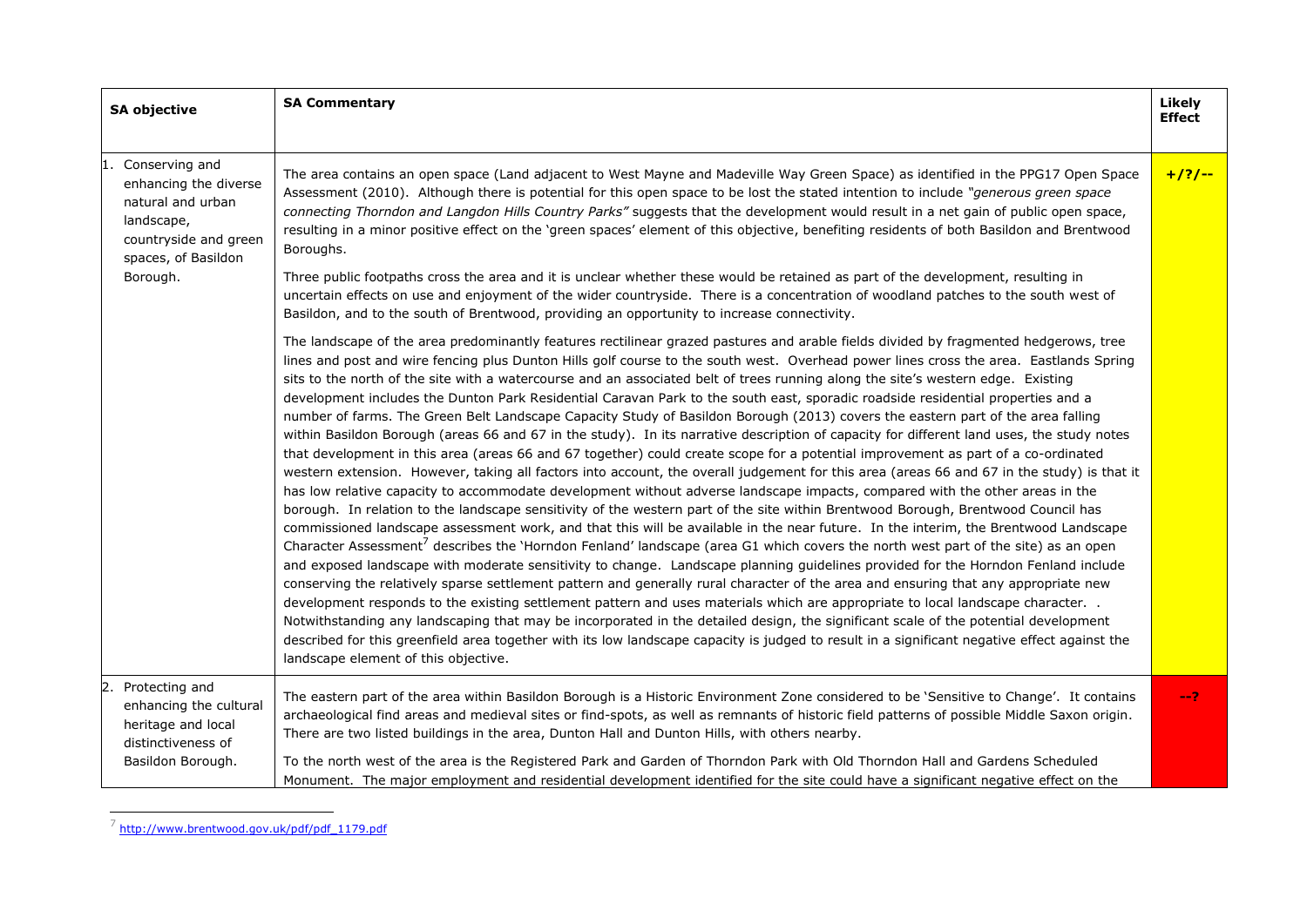| <b>SA objective</b>                                                                                           | <b>SA Commentary</b>                                                                                                                                                                                                                                                                                                                                                                                                                                                                                                                                                                                                                                                                                                                                                                                                                                                                                                                                                                                                                           | <b>Likely</b><br><b>Effect</b> |
|---------------------------------------------------------------------------------------------------------------|------------------------------------------------------------------------------------------------------------------------------------------------------------------------------------------------------------------------------------------------------------------------------------------------------------------------------------------------------------------------------------------------------------------------------------------------------------------------------------------------------------------------------------------------------------------------------------------------------------------------------------------------------------------------------------------------------------------------------------------------------------------------------------------------------------------------------------------------------------------------------------------------------------------------------------------------------------------------------------------------------------------------------------------------|--------------------------------|
|                                                                                                               | setting of these historic assets and on the listed buildings within and close to the site unless appropriate mitigation measures such as<br>natural screening are incorporated into the detailed design and layout of the development.                                                                                                                                                                                                                                                                                                                                                                                                                                                                                                                                                                                                                                                                                                                                                                                                         |                                |
|                                                                                                               | As noted under SA objective 15, additional road traffic travelling between the development and Brentwood on the A128 could have<br>adverse effects on the historic assets of Herongate and Ingrave villages on this route and on the centres of Brentwood and Shenfield.                                                                                                                                                                                                                                                                                                                                                                                                                                                                                                                                                                                                                                                                                                                                                                       |                                |
|                                                                                                               | The significant scale of the development proposed described, the sensitivity of the historic landscape to change, the presence of two<br>listed buildings within the area and the close proximity to a Registered Park and Garden and Scheduled Monument mean that there is<br>potential for a significant negative impact on the heritage environment. This effect is judged to be uncertain as it may be possible to<br>avoid or reduce the potential effects by sensitive layout and design of development.                                                                                                                                                                                                                                                                                                                                                                                                                                                                                                                                 |                                |
| Protect, conserve and<br>Β.<br>enhance the<br>Borough's biodiversity<br>and the habitats which<br>support it. | Potential principles for Dunton Garden Suburb include "generous green space, including a surrounding belt of countrysidefollowing<br>Eastlands Spring connecting Thorndon Country Park to Langdon Hills Country Park", "land set aside for biodiversity areas" and<br>"biodiversity-rich public parks". Together with the extensive areas of open space shown on the indicative map, these suggest the<br>potential to enhance biodiversity by increasing ecological connectivity between existing, surrounding habitats and by improving the<br>habitat value of selected areas within the site boundary. This potential minor positive effect is judged to be uncertain as it will depend<br>on the "generous green space" being designed and managed in a way that delivers these gains. For example, some habitats can be<br>sensitive to trampling, and some bird and mammal species can be sensitive to increased recreational pressure, including dog walking<br>and pet predation (e.g. cats belonging to residents of the new homes). | $+2/-2$                        |
|                                                                                                               | The area contains limited amounts of Deciduous Woodland BAP Priority Habitat, one of which is also Ancient and Semi-Natural<br>Woodland. There are a number of Protected Species Alert Areas in and around the area. There are also Local Wildlife Sites in close<br>proximity (Gravelpit Wood, Southfields Washland, Langdon Complex within Basildon Borough; data unavailable for Brentwood Borough)<br>although these are separated from the development location by existing physical infrastructure such as roads.                                                                                                                                                                                                                                                                                                                                                                                                                                                                                                                        |                                |
|                                                                                                               | Thorndon Park SSSI lies to the north west of the area. This is designated for its semi-natural broad-leaved woodland and ancient<br>parkland which supports range of habitat types and an outstanding assemblage of beetles. The western half of the potential<br>development location falls within this SSSI's Impact Risk Zone for residential developments of 100 units or more, non-residential<br>development where total net additional gross internal floorspace following development will be 1000 m <sup>2</sup> or more, and various other<br>forms of development, indicating a need to consult Natural England on likely risks to the SSSI.                                                                                                                                                                                                                                                                                                                                                                                        |                                |
|                                                                                                               | The large scale development described for the 'Dunton Garden Suburb' scheme has the potential to have significant negative effects on<br>habitats and species within and close to it, for example due to direct loss of woodland within the area or increased recreational pressure<br>on sensitive habitats from the residents of the 4,000-6,000 additional homes. This effect is judged to be uncertain as it may be possible<br>to avoid or reduce the potential effects by sensitive layout and design of development and appropriate design of the "generous green<br>space" to be provided.                                                                                                                                                                                                                                                                                                                                                                                                                                             |                                |
| Achieve sustainable<br>4.<br>levels of prosperity                                                             | In addition to the construction of up to 6,000 dwellings, which will bring new consumers and, temporarily, construction jobs in to the<br>area, new employment land would be provided. The new Garden Suburb would therefore be likely to have a significant positive effect                                                                                                                                                                                                                                                                                                                                                                                                                                                                                                                                                                                                                                                                                                                                                                   | $^{\mathrm{+}}$                |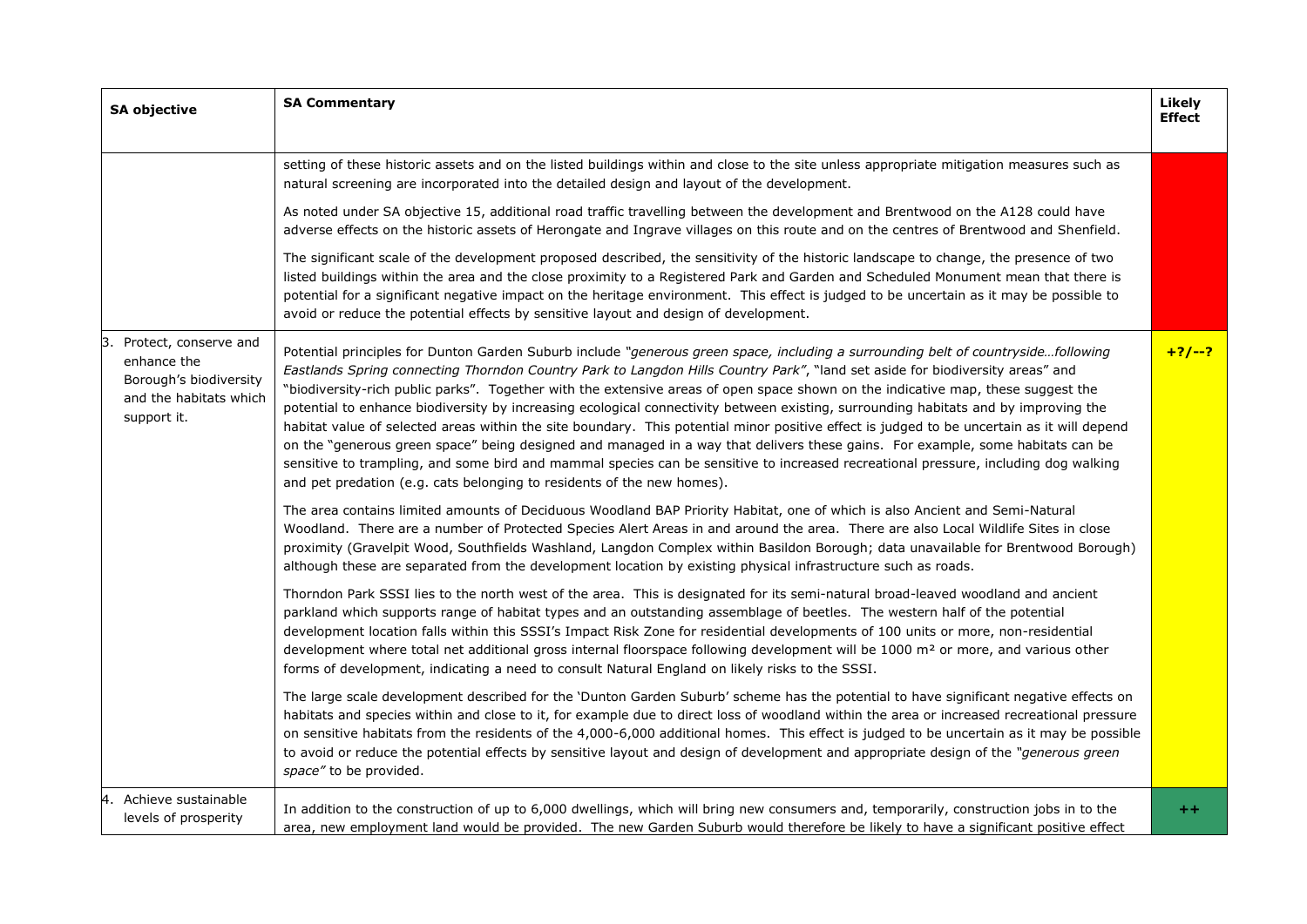| <b>SA objective</b>                                                                                                                                          | <b>SA Commentary</b>                                                                                                                                                                                                                                                                                                                                                                                                                                                                                                                                                                                                                                                                                                                                                                                                                                             | Likely<br><b>Effect</b> |
|--------------------------------------------------------------------------------------------------------------------------------------------------------------|------------------------------------------------------------------------------------------------------------------------------------------------------------------------------------------------------------------------------------------------------------------------------------------------------------------------------------------------------------------------------------------------------------------------------------------------------------------------------------------------------------------------------------------------------------------------------------------------------------------------------------------------------------------------------------------------------------------------------------------------------------------------------------------------------------------------------------------------------------------|-------------------------|
|                                                                                                                                                              |                                                                                                                                                                                                                                                                                                                                                                                                                                                                                                                                                                                                                                                                                                                                                                                                                                                                  |                         |
| and economic growth                                                                                                                                          | on this objective.                                                                                                                                                                                                                                                                                                                                                                                                                                                                                                                                                                                                                                                                                                                                                                                                                                               |                         |
| to stimulate economic<br>regeneration.                                                                                                                       | It is notable that the potential development location is very well connected to the M25 so that demand for employment land is likely to<br>be high. Consideration should therefore be given to the relative benefits of using more of the site for employment, rather than housing.                                                                                                                                                                                                                                                                                                                                                                                                                                                                                                                                                                              |                         |
|                                                                                                                                                              | This location, at the south of the two districts, is in close proximity to Thurrock and the wider Thames Gateway where regeneration is a<br>priority issue nationally. There is little reason to suggest, at this stage, that a scheme at this location would have a bearing on the<br>achievement of regeneration objectives in the Thames Gateway, but this will need to be an issue that is the focus of ongoing<br>investigation.                                                                                                                                                                                                                                                                                                                                                                                                                            |                         |
|                                                                                                                                                              | As set out in the overall approach to the SA, development of Dunton Garden Suburb has been assessed on its own merits. Should the<br>proposal be taken forwards then it will also be necessary to consider its sustainability relative to alternative locations in Basildon and<br>Brentwood.                                                                                                                                                                                                                                                                                                                                                                                                                                                                                                                                                                    |                         |
| Ensure the Borough's<br>Town Centres are<br>promoted as<br>sustainable locations<br>for living, retail,<br>leisure and related<br>commercial<br>development. | The eastern edge of the potential development location is located within walking distance of two of Basildon's local centres at Laindon<br>and Great Berry and associated Public Rights of Way and bus stops. There is also good access to Brentwood Town Centre, via<br>established bus-routes. The local centre of West Horndon and existing bus stops on Tilbury Road lie to the west of the site although it<br>has been assumed in line with the indicative map that a wide area of green space and a watercourse would separate the developed area<br>from these. The described development includes on-site employment opportunities and local cultural, social and community facilities in<br>walkable neighbourhoods in addition to residential development. Improvements would also be made to highways and integrated<br>transport would be provided. | $+ +$                   |
|                                                                                                                                                              | Taking into account the described mix of likely uses, the ability of large scale residential development to support provision of services<br>and facilities, the commitment to provision of local facilities rather than larger scale facilities that would compete with existing Town<br>Centres and lead to unsustainable travel patterns, together with the described transport improvements, the potential development is<br>judged likely to have a significant positive effect on this objective.                                                                                                                                                                                                                                                                                                                                                          |                         |
| Improve educational<br>attainment and social<br>inclusion, especially in<br>the most deprived<br>areas of the Borough.                                       | Basildon has significant capacity within its existing secondary schools and there is some capacity within the existing primary schools.<br>The closest existing primary schools are Great Berry Primary School, West Horndon Primary School and Merryland Primary School in<br>Laindon; the nearest secondary school is in the centre of Basildon. These schools are reasonably accessible to the development<br>location. The scale of development is such that it could support provision of a new primary school within the development location<br>although it is uncertain whether the "social and community facilities" to be provided include this.<br>The development description also refers to apprenticeships which would presumably be secured during the construction phase.                                                                        |                         |
|                                                                                                                                                              | In light of these factors, the potential development is judged to have a minor positive effect on this objective.                                                                                                                                                                                                                                                                                                                                                                                                                                                                                                                                                                                                                                                                                                                                                |                         |
| Ensure that everyone                                                                                                                                         |                                                                                                                                                                                                                                                                                                                                                                                                                                                                                                                                                                                                                                                                                                                                                                                                                                                                  |                         |
| has the opportunity to                                                                                                                                       | The potential development would deliver 4,000-6,000 dwellings which would contribute significantly to Basildon and Brentwood<br>Boroughs' housing needs. The scale of development should also be capable of requiring developers to provide a significant number of                                                                                                                                                                                                                                                                                                                                                                                                                                                                                                                                                                                              | $+ +$                   |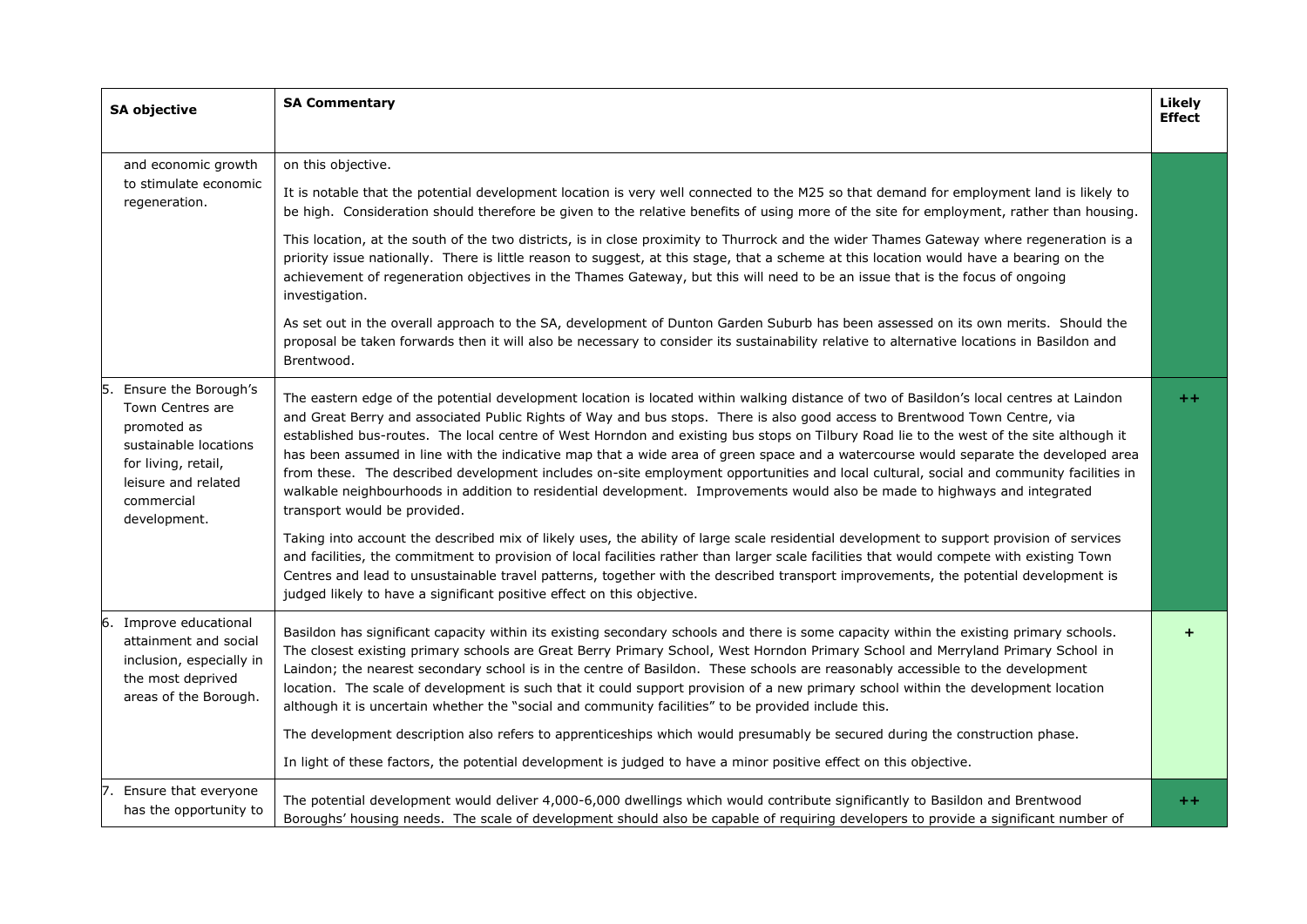| <b>SA objective</b>                                                                                                                                       | <b>SA Commentary</b>                                                                                                                                                                                                                                                                                                                                                                                                                                                                                                                                                                        | <b>Likely</b><br><b>Effect</b> |
|-----------------------------------------------------------------------------------------------------------------------------------------------------------|---------------------------------------------------------------------------------------------------------------------------------------------------------------------------------------------------------------------------------------------------------------------------------------------------------------------------------------------------------------------------------------------------------------------------------------------------------------------------------------------------------------------------------------------------------------------------------------------|--------------------------------|
| live in a decent home<br>and increase<br>affordable provision to<br>help those in most<br>need locally.                                                   | affordable homes and the development description refers to "well designed, mix tenure homes". As such, the potential development is<br>judged to have a significant positive effect against on this objective.                                                                                                                                                                                                                                                                                                                                                                              |                                |
| Improve the health<br>8.<br>and wellbeing of the<br>Borough's residents<br>and reduce                                                                     | The location of residential development is not considered to directly influence health inequality, mortality rates or fuel poverty.<br>However, the Council has confirmed that any development at this location would be expected to support additional in-patient capacity at<br>Basildon Hospital and assist in upgrading Laindon health centre and other existing primary health care through financial contributions.                                                                                                                                                                   | ٠                              |
| inequalities in health<br>related to<br>development and the<br>environment.                                                                               | Financial contributions could also be made available for improvements to local sports facilities in line with Basildon Council's Indoor<br>Sports and Community Facilities Standards. Furthermore, new formal and informal open space provision should be provided in<br>accordance with the Basildon Council's adopted Open Space Standards, Playing Pitch Standards and Play Strategy. Any equivalent<br>standard in Brentwood Borough would also apply. The commitment to designing "walkable neighbourhoods" would also help to<br>encourage active and therefore healthier lifestyles. |                                |
|                                                                                                                                                           | The provision of employment land, job offers and apprenticeships within the area would be likely to support reductions in unemployment<br>with an indirect positive effect on the health of local people.                                                                                                                                                                                                                                                                                                                                                                                   |                                |
|                                                                                                                                                           | Overall, it is therefore considered that as a strategic scale development, Dunton Garden Suburb provides the potential for targeted<br>investment in social and community infrastructure with a minor positive effect on health and wellbeing.                                                                                                                                                                                                                                                                                                                                              |                                |
| Create and sustain<br>9.<br>vibrant communities<br>that are safe and feel<br>safe to those who live<br>in or visit them and<br>where crime is<br>reduced. | The potential development would be unlikely to have a significant effect on this objective. However, development would be required to<br>provide "local cultural, social and community facilities" which would encourage community cohesion and increase vibrancy with a minor<br>positive effect on this objective.                                                                                                                                                                                                                                                                        | ٠                              |
| 10. Regenerate and renew<br>disadvantaged areas<br>where people live or<br>work in the Borough.                                                           | The eastern part of the potential development location falling within Basildon Borough is almost entirely within the 20-40% most<br>deprived areas in England; there are no issues in terms of deprivation in South East Brentwood. Development would be required to<br>provide "local cultural, social and community facilities" and would also provide new job and apprenticeship opportunities. There is<br>therefore the potential to reduce local deprivation which is judged to have a minor positive effect on this objective.                                                       | $\ddot{}$                      |
| 11. Improve accessibility<br>to and enhance local<br>services and facilities.                                                                             | Much of the potential development location is relatively isolated. Whilst its periphery area is within walking distance of a range of local<br>services and facilities in the local centres of Laindon, Great Berry and West Horndon, these local centres are separated from the<br>potential development location by the B148 (Laindon and West Berry) and A128 (West Horndon). It also appears likely that the<br>developed area would be separated from West Horndon by a wide belt of open space. There are several bus stops and public rights of                                      | $+/-$                          |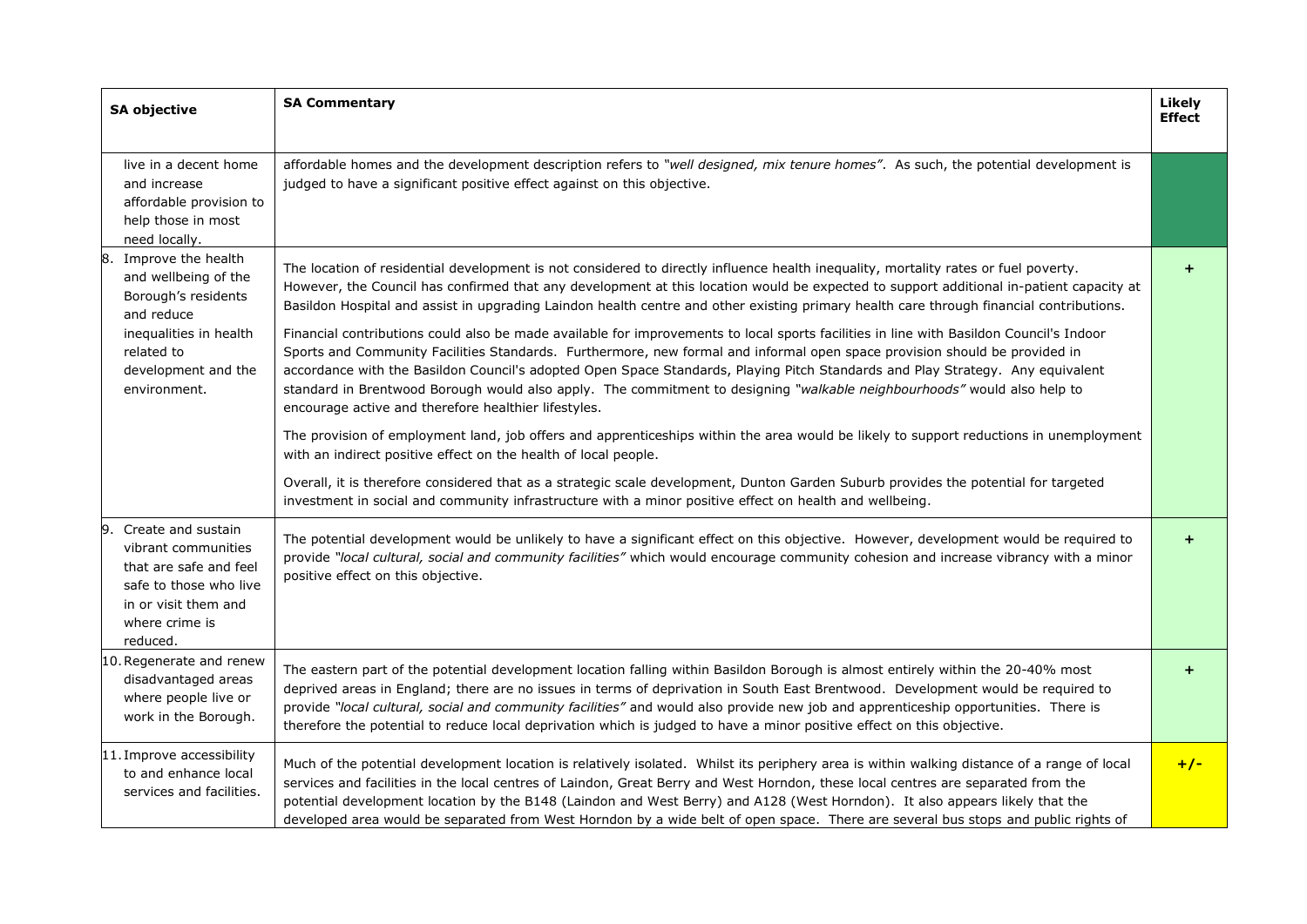| <b>SA objective</b>                                                                                                                                                                                       | <b>SA Commentary</b>                                                                                                                                                                                                                                                                                                                                                                                                                                                                                                                                                                                                                                                                                                                                                                                                                                                                                                                                                 | Likely<br><b>Effect</b> |
|-----------------------------------------------------------------------------------------------------------------------------------------------------------------------------------------------------------|----------------------------------------------------------------------------------------------------------------------------------------------------------------------------------------------------------------------------------------------------------------------------------------------------------------------------------------------------------------------------------------------------------------------------------------------------------------------------------------------------------------------------------------------------------------------------------------------------------------------------------------------------------------------------------------------------------------------------------------------------------------------------------------------------------------------------------------------------------------------------------------------------------------------------------------------------------------------|-------------------------|
|                                                                                                                                                                                                           | way located within easy walking distance of the peripheral parts of the potential development location. The centre of the potential<br>development location is more remote from existing local services and facilities. Overall, these factors are judged to result in minor<br>negative effects on access to existing facilities in neighbouring Laindon, West Berry and West Horndon.                                                                                                                                                                                                                                                                                                                                                                                                                                                                                                                                                                              |                         |
|                                                                                                                                                                                                           | The described development includes on-site employment opportunities and "local cultural, social and community facilities in walkable<br>neighbourhoods" in addition to residential development. Residents of the existing communities, such as Laindon, West Berry and West<br>Horndon, would potentially benefit from new services and facilities provided in the Garden Suburb. Improvements would also be made<br>to highways and integrated transport would be provided, and these are assumed to include a new station to the south of the Garden<br>Suburb, linked to Basildon town centre and stations into London, although residents are still likely to use the car to access services and<br>facilities, particularly in the north of the Garden Suburb which would be furthest from the station. These factors go some way to<br>mitigating the relative isolation of the proposed development location, with a minor positive effect on this objective. |                         |
| 12. Improve efficiency of<br>land use, through the<br>re-use of previously<br>developed land and<br>existing buildings,<br>including the re-use of<br>materials from<br>previous buildings.               | The development location is a greenfield site and is almost entirely Grade 3 agricultural land which would be lost to future development,<br>although it is not known whether the agricultural land is Grade 3a, which is classified as best and most versatile agricultural land, rather<br>than Grade 3b, which is not classified as best and most versatile agricultural land. In line with the precautionary principle, it is judged<br>that there would be an uncertain significant negative effect on this objective.                                                                                                                                                                                                                                                                                                                                                                                                                                          | $-2$                    |
| 13. Minimise the risk of<br>flooding and the<br>detriment to public<br>health, domestic and<br>commercial property<br>and the natural<br>environment flood<br>events can bring.                           | In relation to the eastern part of the site within Basildon Borough, it lies within Critical Drainage Area BAS6 and its northern part is<br>vulnerable to surface water flooding. Equivalent data are unavailable for that part of the site within Brentwood Borough but the<br>watercourse than runs across it to eventually meet Mar Dyke to the south west is subject to a high level of fluvial flood risk (Flood Zone<br>3). Overall, the potential development is judged to have a significant negative effect on this objective but with uncertainty relating to<br>the extent to which flood risk can be mitigated by appropriate layout (e.g. the indicative map suggests that the area of flood risk<br>associated with the watercourse to the west will be open space) and design (e.g. flood resilience measures, incorporation of Sustainable<br>Drainage Systems - SuDS) of development.                                                               | $-2$                    |
| 14. Reduce the local<br>contribution to climate<br>change, by reducing<br>emissions of<br>greenhouse gases,<br>improving energy<br>efficiency of buildings<br>and increase the use<br>of renewable energy | For the reasons described under SA objective 11: Improve accessibility to and enhance local services and facilities, the potential<br>development is judged to have negative mixed, non-significant effect on sustainable access to services and facilities. This is judged to<br>have the same effect on SA objective 14 due to both minor positive and minor negative effects on the need to travel by both car and<br>bus. No proposals have yet been made in relation energy efficiency of buildings or local renewable energy generation but the large<br>scale of the development provides the potential to design in district heating and Combined Heat and Power (CHP) so uncertain effects<br>are predicted on these aspects of the objective.                                                                                                                                                                                                              | $+/-/?$                 |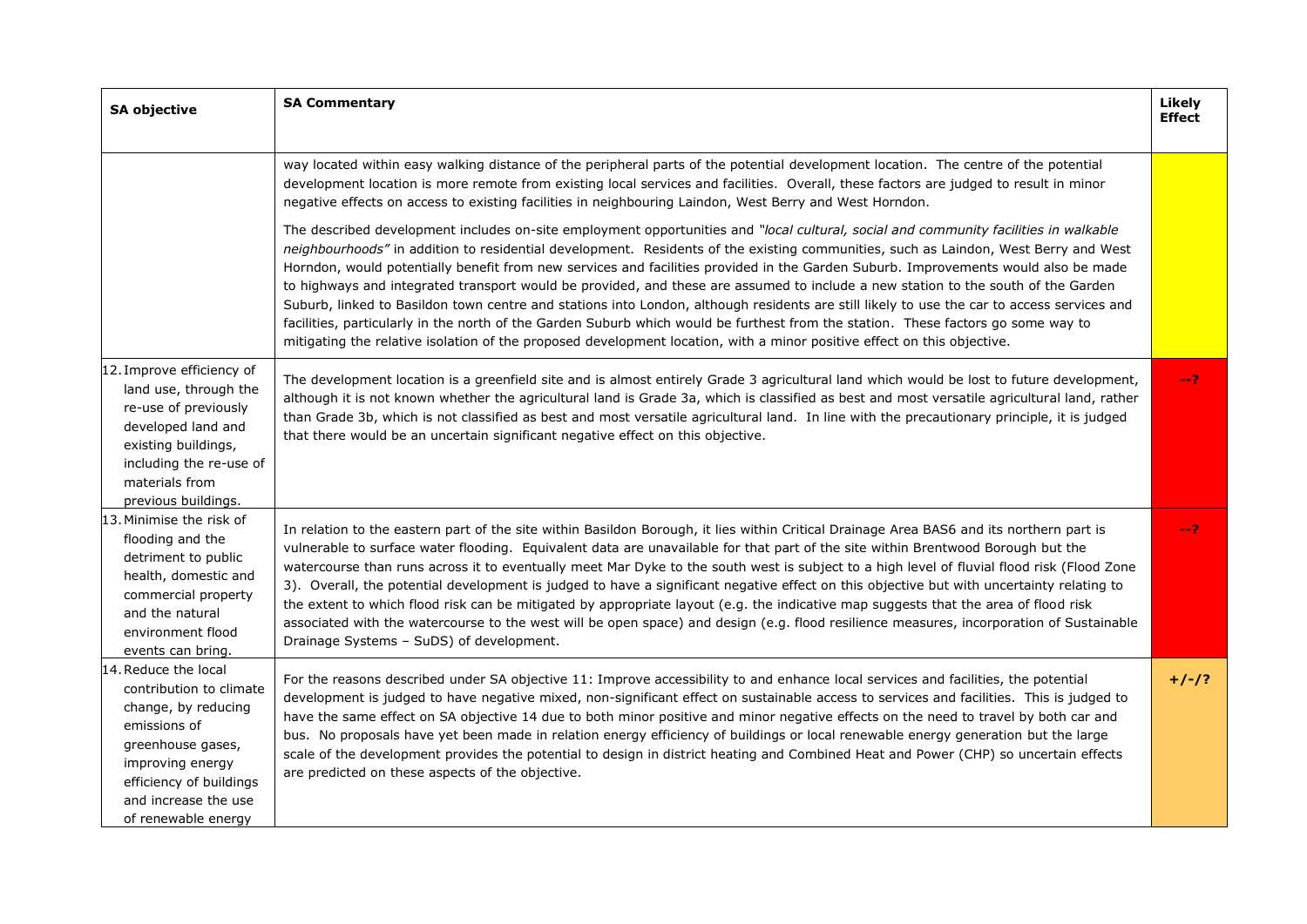| <b>SA objective</b>                                                                                                                           | <b>SA Commentary</b>                                                                                                                                                                                                                                                                                                                                                                                                                                                                                                                                                                                                                                                                                                                                                                                                                                                                                                                                                                                                                                                                                                                                    | <b>Likely</b><br><b>Effect</b> |
|-----------------------------------------------------------------------------------------------------------------------------------------------|---------------------------------------------------------------------------------------------------------------------------------------------------------------------------------------------------------------------------------------------------------------------------------------------------------------------------------------------------------------------------------------------------------------------------------------------------------------------------------------------------------------------------------------------------------------------------------------------------------------------------------------------------------------------------------------------------------------------------------------------------------------------------------------------------------------------------------------------------------------------------------------------------------------------------------------------------------------------------------------------------------------------------------------------------------------------------------------------------------------------------------------------------------|--------------------------------|
| sources for local<br>energy needs to<br>reduce the reliance on<br>fossil fuels.                                                               |                                                                                                                                                                                                                                                                                                                                                                                                                                                                                                                                                                                                                                                                                                                                                                                                                                                                                                                                                                                                                                                                                                                                                         |                                |
| 15. Reduce air, land and<br>noise pollution and<br>improve their<br>respective quality<br>through direct action<br>or mitigation<br>measures. | The A127, A128 and B148 run through or along the boundary of the potential development location and an existing railway line lies to<br>the South. In addition, the area is in close proximity to existing employment sites, with new employment land included in the described<br>development. The strategic roads, together with the existing and potential employment sites will bring large amounts of traffic within<br>close proximity of the residents of the location, generating noise and reducing air quality. These negative effects could be exacerbated<br>by the described "highway improvements". It may be possible to mitigate some of these adverse effects on residents by placing open<br>space buffers between development and, for example, the A128. Access to Brentwood and Shenfield is via the A128, which is of rural<br>character in parts. Additional traffic would pass through the villages of Herongate and Ingrave which have a number of listed buildings<br>and the centre of Herongate and Brentwood town centre are conservation areas. Overall a net minor negative effect on new residents is<br>judged likely. |                                |
| 16. Improve water<br>efficiency and achieve<br>sustainable water<br>resource<br>management.                                                   | In terms of the potential for the development to cause water pollution, a water course runs across the western part of the location and it<br>is underlain by aquifers. These environmental receptors create the potential for localised water pollution during construction although it<br>may be possible to mitigate the risk by good construction practice.<br>Connection to the existing wastewater sewer network and receiving treatment works could require the upgrading of existing<br>infrastructure to manage the additional demand associated with the large scale residential and employment development described.<br>No proposals have yet been made in relation to water efficient development design so no effect is predicted on these aspects of the<br>objective.<br>Overall, the effects of the potential development are judged to be uncertain at this early stage.                                                                                                                                                                                                                                                              | ?                              |
| 17. Adopt building and<br>public realm designs<br>which ensure the<br>Borough is prepared<br>for the impacts of<br>climate change.            | The potential development's location is not expected to have an effect on this objective. No proposals have yet been made in relation to<br>climate change adaptation measures such as flood resilient design or incorporation of SUDS or passive cooling so no effect is predicted<br>on these aspects of the objective at this stage of the potential development process.                                                                                                                                                                                                                                                                                                                                                                                                                                                                                                                                                                                                                                                                                                                                                                            | 0                              |
| 18. Reduce waste<br>generation and<br>increase the amount<br>of waste which is<br>recycled or re-used.                                        | The potential development's location is not expected to have an effect on this objective. No proposals have yet been made in relation to<br>reducing construction waste, designs to encourage household and commercial recycling and so on. Thus, no effect is predicted on these<br>aspects of the objective at this stage of the potential development process.                                                                                                                                                                                                                                                                                                                                                                                                                                                                                                                                                                                                                                                                                                                                                                                       | 0                              |